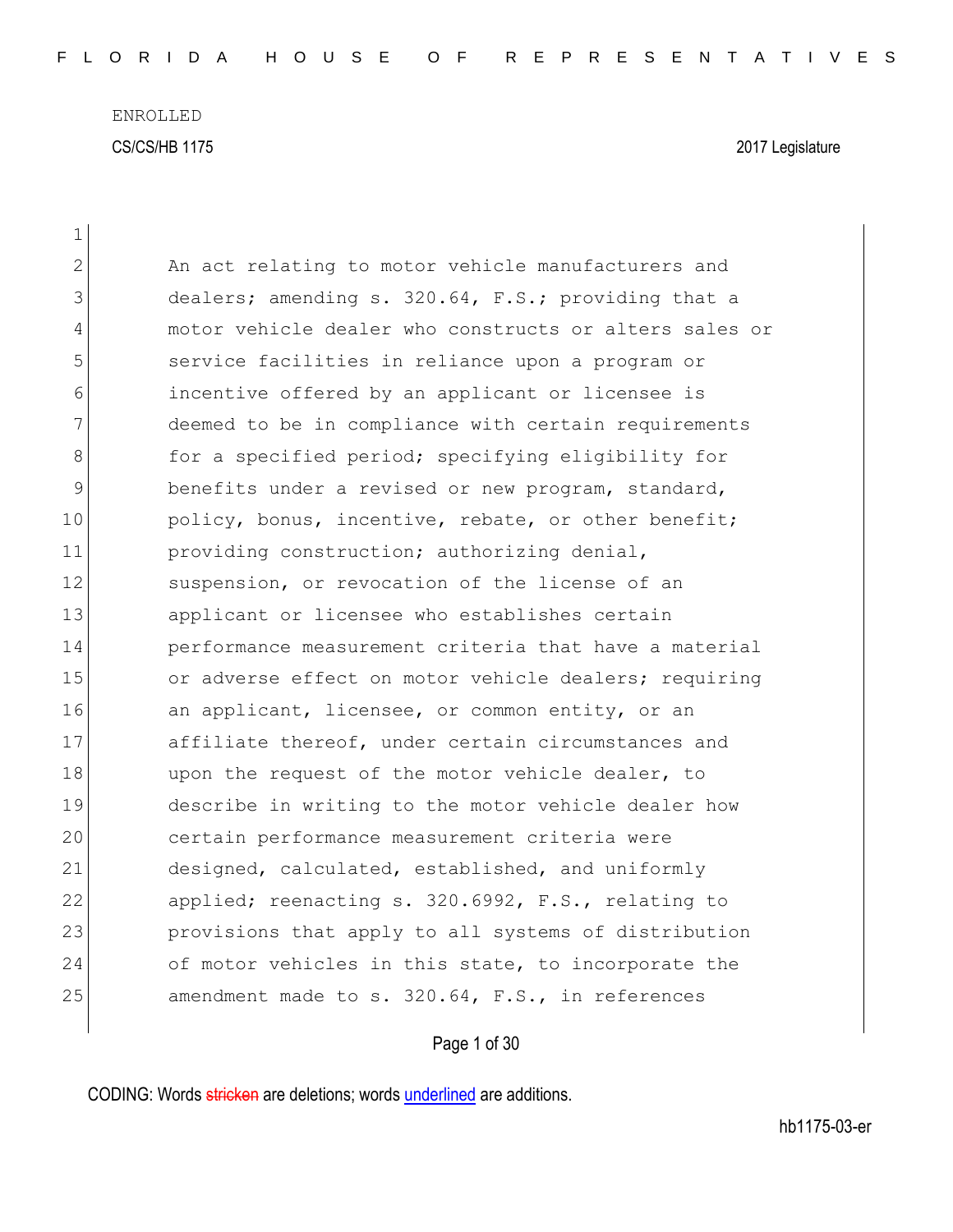|  |  |  |  |  |  |  |  |  |  |  |  |  | FLORIDA HOUSE OF REPRESENTATIVES |  |  |  |  |  |  |  |  |  |  |  |  |  |  |  |  |  |
|--|--|--|--|--|--|--|--|--|--|--|--|--|----------------------------------|--|--|--|--|--|--|--|--|--|--|--|--|--|--|--|--|--|
|--|--|--|--|--|--|--|--|--|--|--|--|--|----------------------------------|--|--|--|--|--|--|--|--|--|--|--|--|--|--|--|--|--|

| 26 | thereto; reenacting ss. 320.60, 320.605, 320.61,                 |
|----|------------------------------------------------------------------|
| 27 | 320.615, 320.62, 320.63, 320.6403, 320.6405, 320.641,            |
| 28 | 320.6412, 320.6415, 320.642, 320.643, 320.644,                   |
| 29 | 320.645, 320.646, 320.664, 320.67, 320.68, 320.69,               |
| 30 | 320.695, 320.696, 320.697, 320.6975, 320.698, 320.699,           |
| 31 | 320.69915, and 320.70, F.S., to incorporate the                  |
| 32 | amendment made to s. 320.64, F.S.; providing an                  |
| 33 | effective date.                                                  |
| 34 |                                                                  |
| 35 | Be It Enacted by the Legislature of the State of Florida:        |
| 36 |                                                                  |
| 37 | Section 1. Section 320.64, Florida Statutes, is amended to       |
| 38 | read:                                                            |
| 39 | 320.64 Denial, suspension, or revocation of license;             |
| 40 | grounds.-A license of a licensee under s. 320.61 may be denied,  |
| 41 | suspended, or revoked within the entire state or at any specific |
| 42 | location or locations within the state at which the applicant or |
| 43 | licensee engages or proposes to engage in business, upon proof   |
| 44 | that the section was violated with sufficient frequency to       |
| 45 | establish a pattern of wrongdoing, and a licensee or applicant   |
| 46 | shall be liable for claims and remedies provided in ss. 320.695  |
| 47 | and 320.697 for any violation of any of the following            |
| 48 | provisions. A licensee is prohibited from committing the         |
| 49 | following acts:                                                  |
| 50 | The applicant or licensee is determined to be unable<br>(1)      |
|    | Page 2 of 30                                                     |
|    |                                                                  |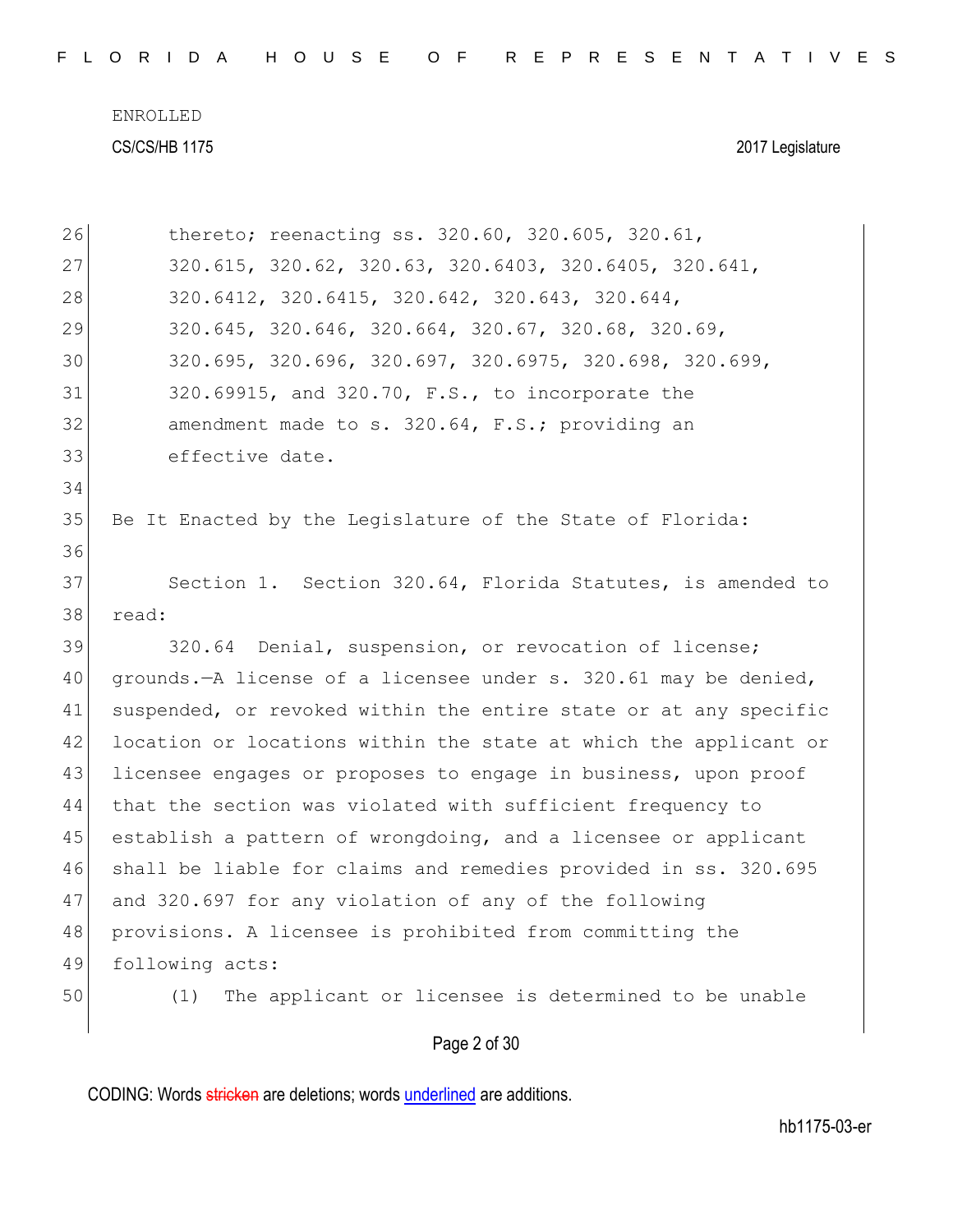51 to carry out contractual obligations with its motor vehicle 52 dealers.

53 (2) The applicant or licensee has knowingly made a 54 material misstatement in its application for a license.

 (3) The applicant or licensee willfully has failed to comply with significant provisions of ss. 320.60-320.70 or with any lawful rule or regulation adopted or promulgated by the 58 department.

59 (4) The applicant or licensee has indulged in any illegal 60 act relating to his or her business.

61 (5) The applicant or licensee has coerced or attempted to 62 coerce any motor vehicle dealer into accepting delivery of any 63 motor vehicle or vehicles or parts or accessories therefor or 64 any other commodities which have not been ordered by the dealer.

65 (6) The applicant or licensee has coerced or attempted to 66 coerce any motor vehicle dealer to enter into any agreement with 67 the licensee.

68 (7) The applicant or licensee has threatened to 69 discontinue, cancel, or not to renew a franchise agreement of a 70 licensed motor vehicle dealer, where the threatened 71 discontinuation, cancellation, or nonrenewal, if implemented, 72 would be in violation of any of the provisions of s. 320.641.

73 (8) The applicant or licensee discontinued, canceled, or 74 failed to renew, a franchise agreement of a licensed motor 75 vehicle dealer in violation of any of the provisions of s.

Page 3 of 30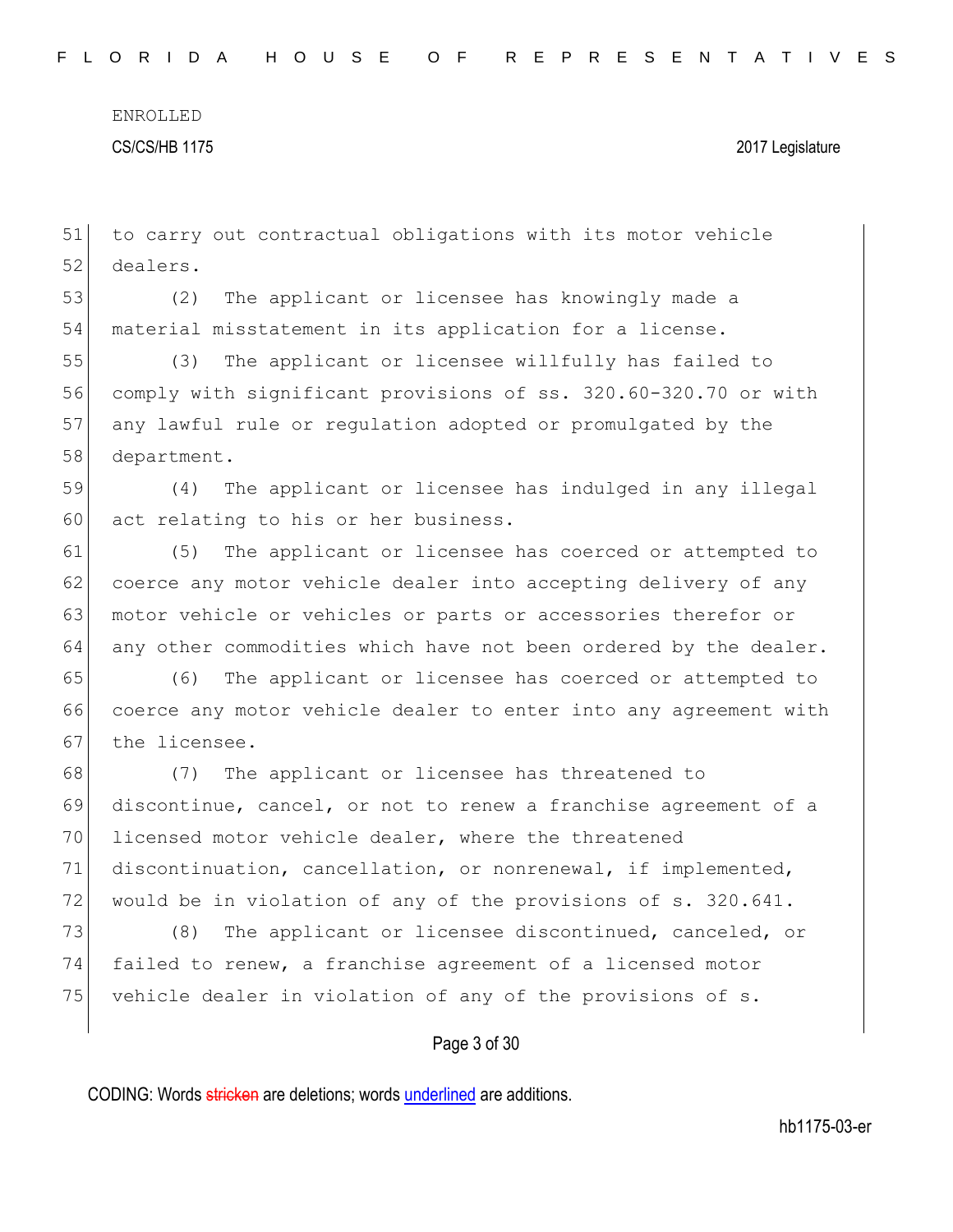76 320.641.

77 (9) The applicant or licensee has threatened to modify or 78 replace, or has modified or replaced, a franchise agreement with 79 a succeeding franchise agreement which would adversely alter the 80 rights or obligations of a motor vehicle dealer under an 81 existing franchise agreement or which substantially impairs the 82 sales, service obligations, or investment of the motor vehicle 83 dealer.

 $84$  (10)(a) The applicant or licensee has attempted to enter, 85 or has entered, into a franchise agreement with a motor vehicle 86 dealer who does not, at the time of the franchise agreement, 87 have proper facilities to provide the services to his or her 88 purchasers of new motor vehicles which are covered by the new 89 motor vehicle warranty issued by the applicant or licensee.

90 (b) Notwithstanding any provision of a franchise, a 91 licensee may not require a motor vehicle dealer, by agreement, 92 program, policy, standard, or otherwise, to make substantial 93 changes, alterations, or remodeling to, or to replace a motor 94 vehicle dealer's sales or service facilities unless the 95 licensee's requirements are reasonable and justifiable in light 96 of the current and reasonably foreseeable projections of 97 economic conditions, financial expectations, and the motor 98 vehicle dealer's market for the licensee's motor vehicles.

99 (c) A licensee may, however, consistent with the 100 licensee's allocation obligations at law and to its other same

Page 4 of 30

CODING: Words stricken are deletions; words underlined are additions.

hb1175-03-er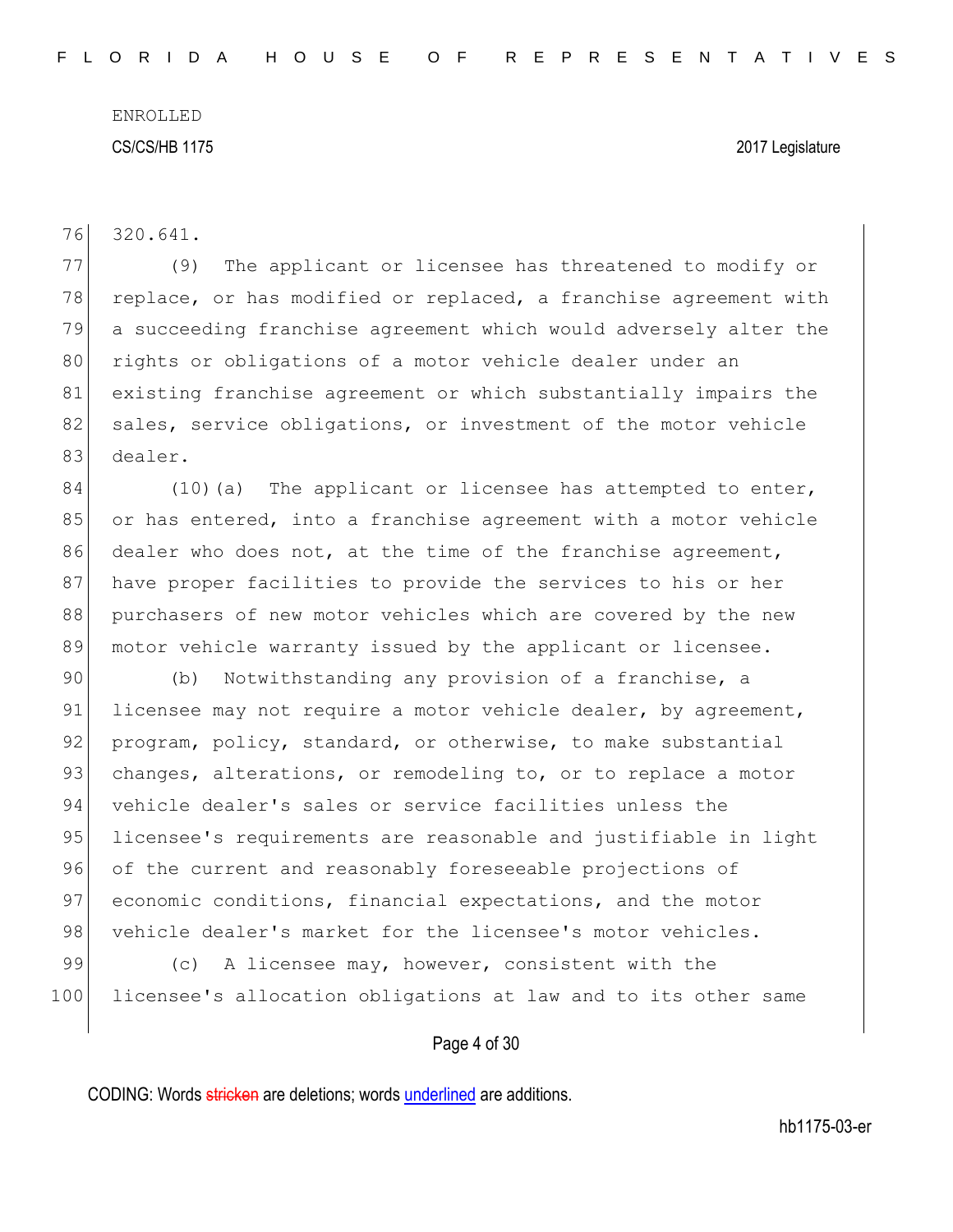101 line-make motor vehicle dealers, provide to a motor vehicle 102 dealer a commitment to supply additional vehicles or provide a 103 loan or grant of money as an inducement for the motor vehicle 104 dealer to expand, improve, remodel, alter, or renovate its 105 facilities if the provisions of the commitment are contained in 106 a writing voluntarily agreed to by the dealer and are made 107 available, on substantially similar terms, to any of the 108 licensee's other same line-make dealers in this state who 109 voluntarily agree to make a substantially similar facility 110 expansion, improvement, remodeling, alteration, or renovation.

111 (d) Except as provided in paragraph (c), subsection (36), 112 or as otherwise provided by law, this subsection does not 113 require a licensee to provide financial support for, or 114 contribution to, the purchase or sale of the assets of or equity 115 in a motor vehicle dealer or a relocation of a motor vehicle 116 dealer because such support has been provided to other 117 purchases, sales, or relocations.

118 (e) A licensee or its common entity may not take or 119 threaten to take any action that is unfair or adverse to a 120 dealer who does not enter into an agreement with the licensee 121 pursuant to paragraph (c).

122 (f) This subsection does not affect any contract between a 123 licensee and any of its dealers regarding relocation, expansion, 124 improvement, remodeling, renovation, or alteration which exists 125 on the effective date of this act.

#### Page 5 of 30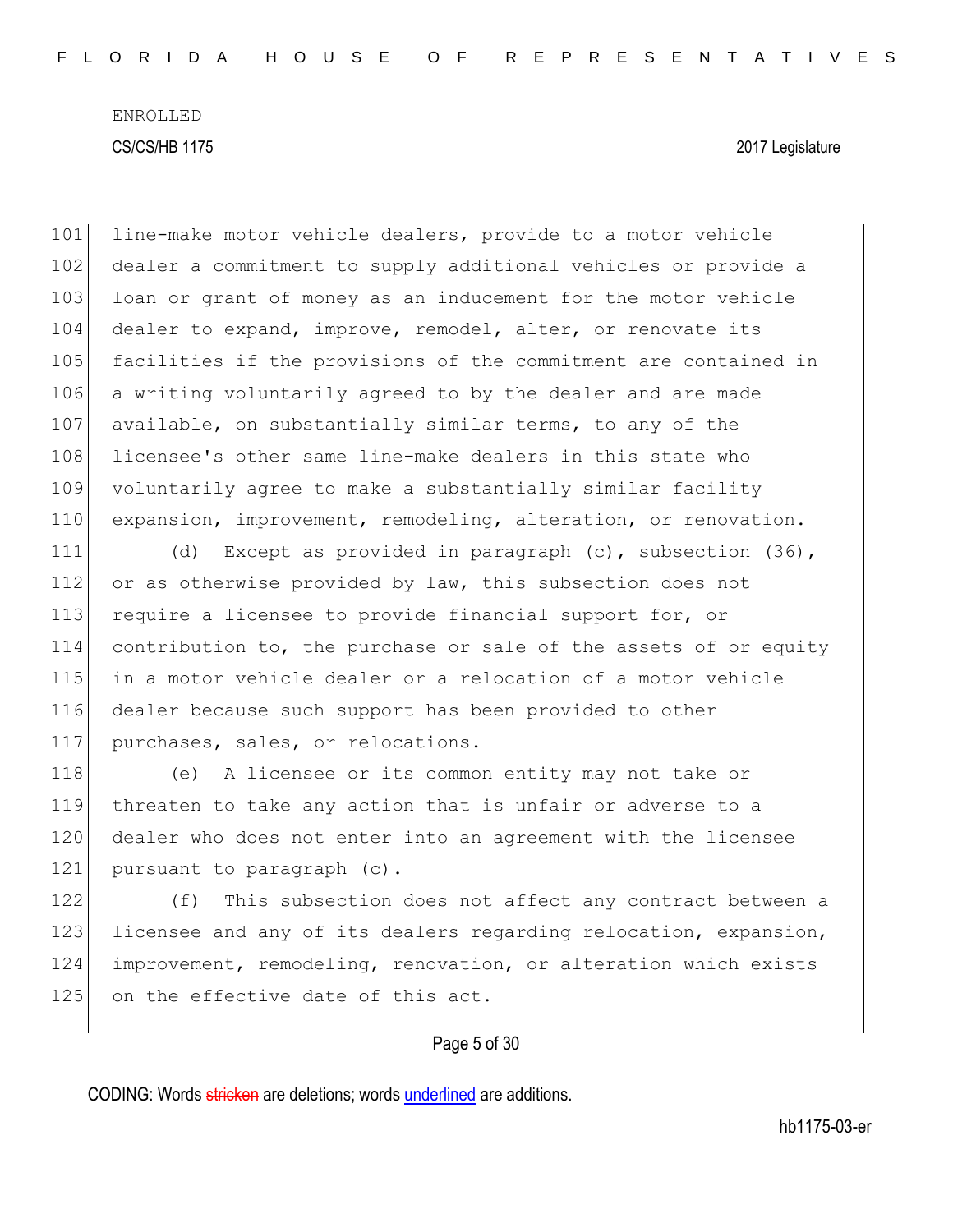| 126 | (g) A licensee may set and uniformly apply reasonable            |
|-----|------------------------------------------------------------------|
| 127 | standards for a motor vehicle dealer's sales and service         |
| 128 | facilities which are related to upkeep, repair, and cleanliness. |
| 129 | (h) A violation of paragraphs (b) through (g) is not a           |
| 130 | violation of s. 320.70 and does not subject any licensee to any  |
| 131 | criminal penalty under s. 320.70.                                |
| 132 | (i)1. If an applicant or licensee establishes a program,         |
| 133 | standard, or policy or in any manner offers a bonus, incentive,  |
| 134 | rebate, or other benefit to a motor vehicle dealer which is      |
| 135 | based, in whole or in part, on the construction of new sales or  |
| 136 | service facilities or the remodeling, improvement, renovation,   |
| 137 | expansion, replacement, or other alteration of the motor vehicle |
| 138 | dealer's existing sales or service facilities, including         |
| 139 | installation of signs or other image elements, a motor vehicle   |
| 140 | dealer who completes such construction, alteration, or           |
| 141 | installation in reliance upon such program, standard, policy,    |
| 142 | bonus, incentive, rebate, or other benefit is deemed to be in    |
| 143 | full compliance with the applicant's or licensee's requirements  |
| 144 | related to the new, remodeled, improved, renovated, expanded,    |
| 145 | replaced, or altered facilities, signs, and image elements for   |
| 146 | 10 years after such completion.                                  |
| 147 | 2. If, during such 10-year period, the applicant or              |
| 148 | licensee revises an existing, or establishes a new, program,     |
| 149 | standard, policy, bonus, incentive, rebate, or other benefit     |
| 150 | described in subparagraph 1., a motor vehicle dealer who         |
|     |                                                                  |

Page 6 of 30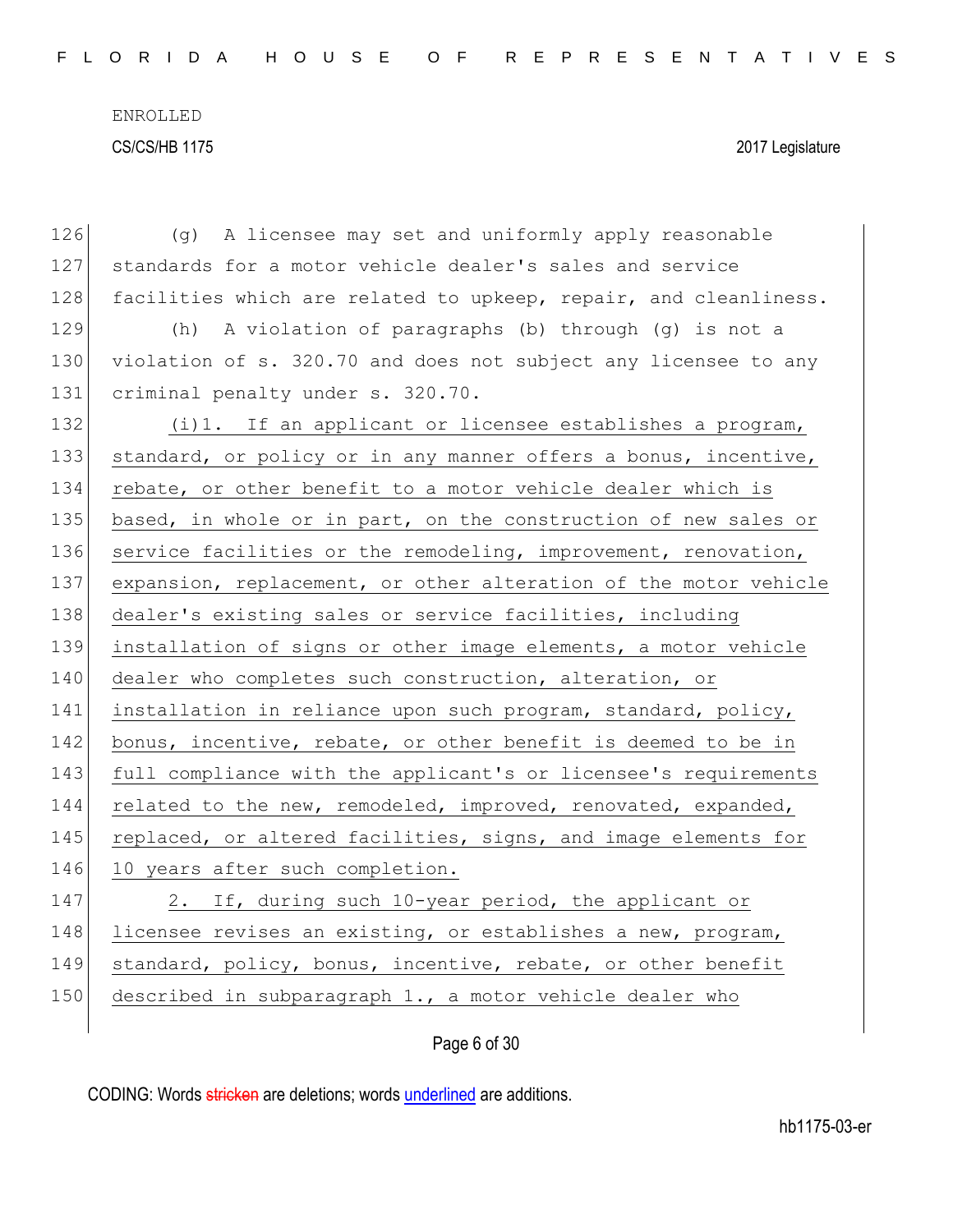151 completed a facility in reliance upon a prior program, standard, 152 policy, bonus, incentive, rebate, or other benefit and elects 153 not to comply with the applicant's or licensee's requirements 154 for facilities, signs, or image elements under the revised or 155 new program, standard, policy, bonus, incentive, rebate, or 156 other benefit will not be eligible for any benefit under the 157 revised or new program but shall remain entitled to all benefits 158 under the prior program, plus any increase in benefits between 159 the prior and revised or new programs, during the remainder of 160 the 10-year period. 161 162 This paragraph does not obviate, affect, alter, or diminish the 163 provisions of subsection (38). 164 (11) The applicant or licensee has coerced a motor vehicle 165 dealer to provide installment financing for the motor vehicle 166 dealer's purchasers with a specified financial institution. 167 (12) The applicant or licensee has advertised, printed, 168 displayed, published, distributed, broadcast, or televised, or 169 caused or permitted to be advertised, printed, displayed, 170 published, distributed, broadcast, or televised, in any manner 171 whatsoever, any statement or representation with regard to the

172 sale or financing of motor vehicles which is false, deceptive, 173 or misleading.

174 (13) The applicant or licensee has sold, exchanged, or 175 rented a motorcycle which produces in excess of 5 brake

Page 7 of 30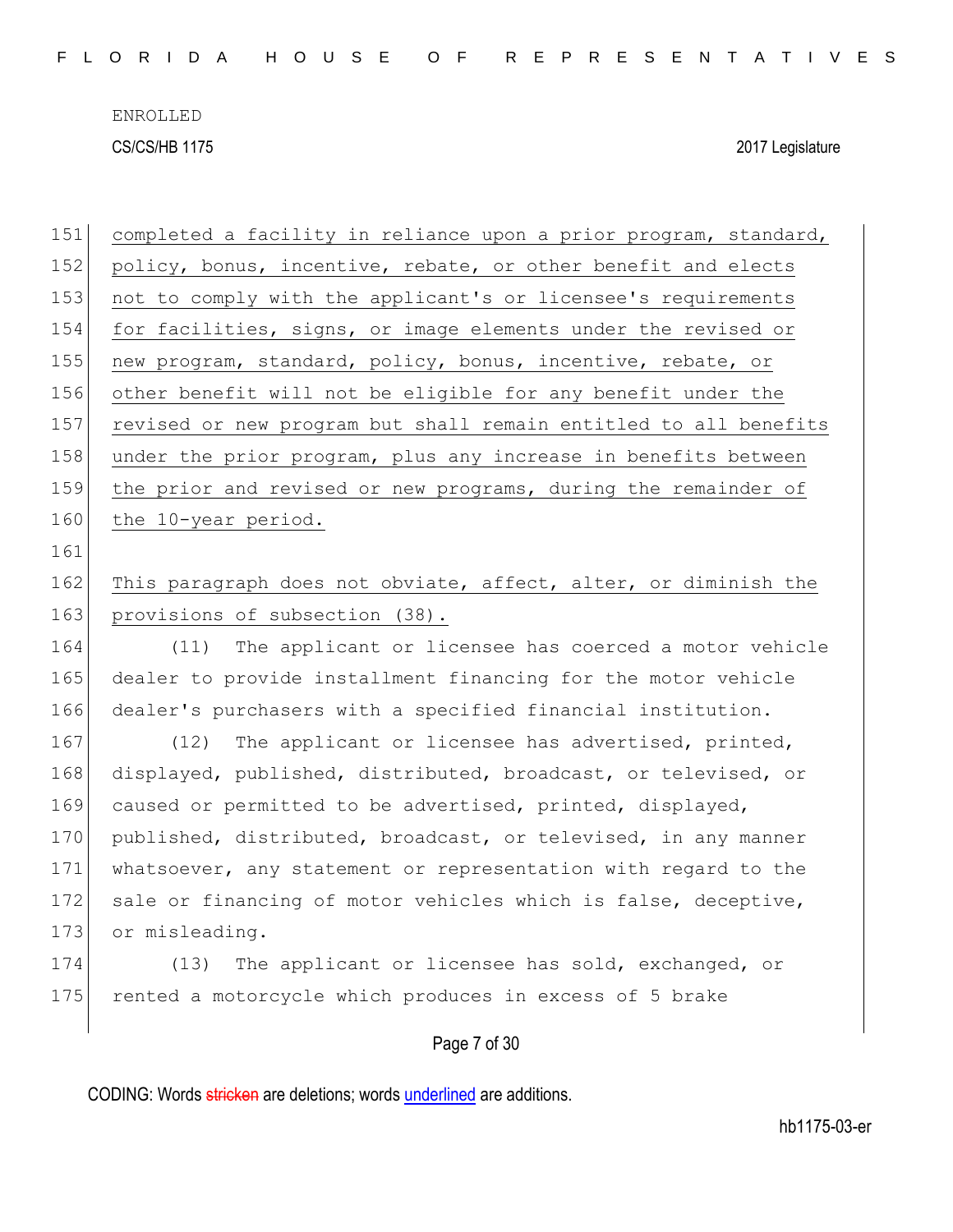176 horsepower, knowing the use thereof to be by, or intended for, 177 the holder of a restricted Florida driver license.

178 (14) The applicant or licensee has engaged in previous 179 conduct which would have been a ground for revocation or 180 suspension of a license if the applicant or licensee had been 181 licensed.

182 (15) The applicant or licensee, directly or indirectly, 183 through the actions of any parent of the licensee, subsidiary of 184 the licensee, or common entity causes a termination, 185 cancellation, or nonrenewal of a franchise agreement by a 186 present or previous distributor or importer unless, by the 187 effective date of such action, the applicant or licensee offers 188 the motor vehicle dealer whose franchise agreement is 189 terminated, canceled, or not renewed a franchise agreement 190 containing substantially the same provisions contained in the 191 previous franchise agreement or files an affidavit with the 192 department acknowledging its undertaking to assume and fulfill 193 the rights, duties, and obligations of its predecessor 194 distributor or importer under the terminated, canceled, or 195 nonrenewed franchise agreement and the same is reinstated.

196 (16) Notwithstanding the terms of any franchise agreement, 197 the applicant or licensee prevents or refuses to accept the 198 succession to any interest in a franchise agreement by any legal 199 heir or devisee under the will of a motor vehicle dealer or 200 under the laws of descent and distribution of this state;

Page 8 of 30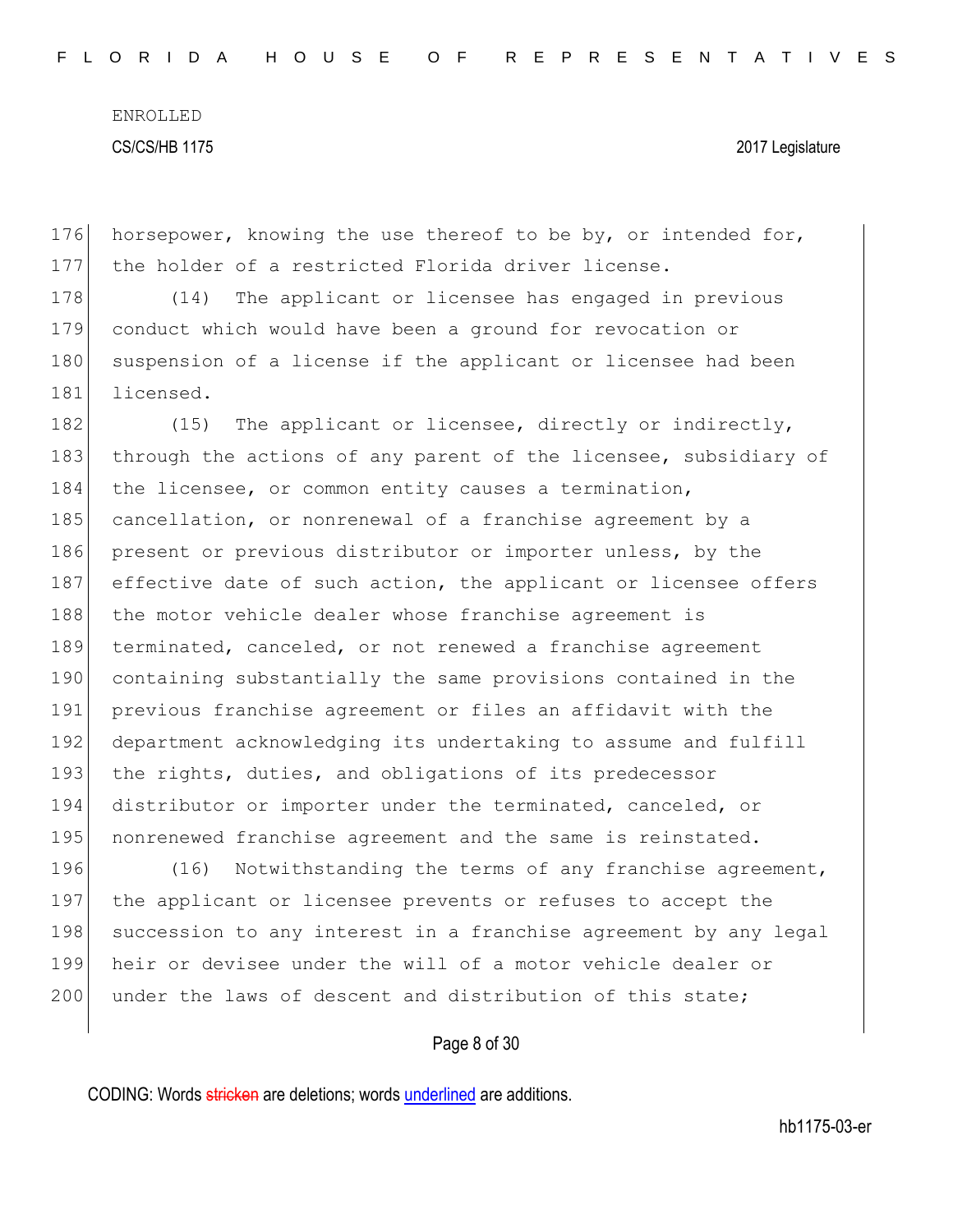201 provided, the applicant or licensee is not required to accept a 202 succession where such heir or devisee does not meet licensee's 203 written, reasonable, and uniformly applied minimal standard 204 qualifications for dealer applicants or which, after notice and 205 administrative hearing pursuant to chapter  $120$ , is demonstrated 206 to be detrimental to the public interest or to the 207 representation of the applicant or licensee. Nothing contained 208 herein, however, shall prevent a motor vehicle dealer, during 209 his or her lifetime, from designating any person as his or her 210 successor in interest by written instrument filed with and 211 accepted by the applicant or licensee. A licensee who rejects 212 the successor transferee under this subsection shall have the 213 burden of establishing in any proceeding where such rejection is 214 in issue that the rejection of the successor transferee complies 215 with this subsection.

216 (17) The applicant or licensee has included in any franchise agreement with a motor vehicle dealer terms or 218 provisions that are contrary to, prohibited by, or otherwise inconsistent with the provisions contained in ss. 320.60-320.70, or has failed to include in such franchise agreement a provision conforming to the requirements of s. 320.63(3).

222 (18) The applicant or licensee has established a system of 223 motor vehicle allocation or distribution or has implemented a 224 system of allocation or distribution of motor vehicles to one or 225 more of its franchised motor vehicle dealers which reduces or

#### Page 9 of 30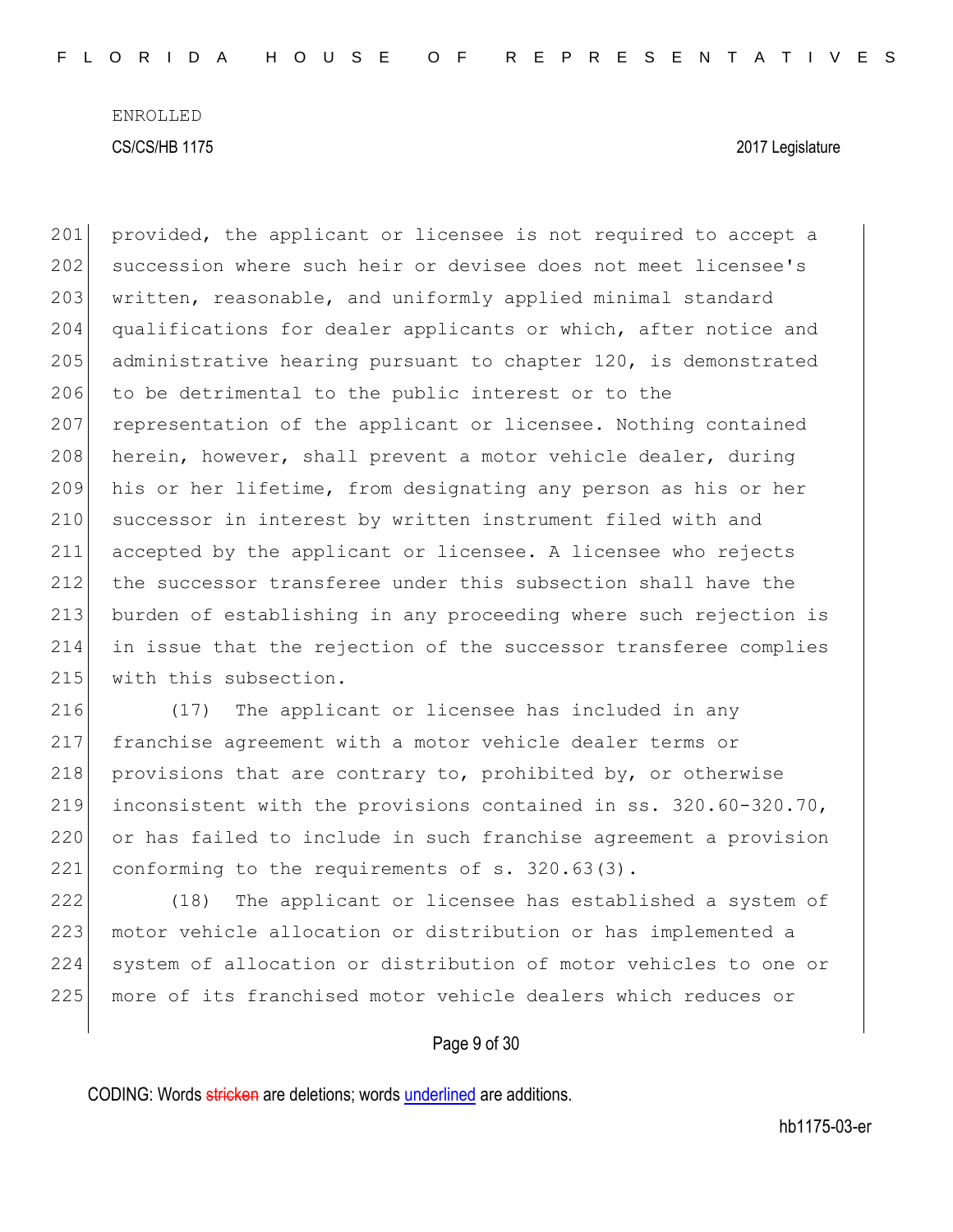226 alters allocations or supplies of new motor vehicles to the 227 dealer to achieve, directly or indirectly, a purpose that is 228 prohibited by ss. 320.60-320.70, or which otherwise is unfair, 229 inequitable, unreasonably discriminatory, or not supportable by 230 reason and good cause after considering the equities of the 231 affected motor vehicles dealer or dealers. An applicant or 232 licensee shall maintain for 3 years records that describe its 233 methods or formula of allocation and distribution of its motor 234 vehicles and records of its actual allocation and distribution 235 of motor vehicles to its motor vehicle dealers in this state. As 236 used in this subsection, "unfair" includes, without limitation, 237 the refusal or failure to offer to any dealer an equitable 238 supply of new vehicles under its franchise, by model, mix, or 239 colors as the licensee offers or allocates to its other same 240 line-make dealers in the state.

241 (19) The applicant or licensee, without good and fair 242 cause, has delayed, refused, or failed to provide a supply of 243 motor vehicles by series in reasonable quantities, including the 244 models publicly advertised by the applicant or licensee as being 245 available, or has delayed, refused, or failed to deliver motor 246 vehicle parts and accessories within a reasonable time after 247 receipt of an order by a franchised dealer. However, this 248 subsection is not violated if such failure is caused by acts or 249 causes beyond the control of the applicant or licensee. 250 (20) The applicant or licensee has required, or threatened

### Page 10 of 30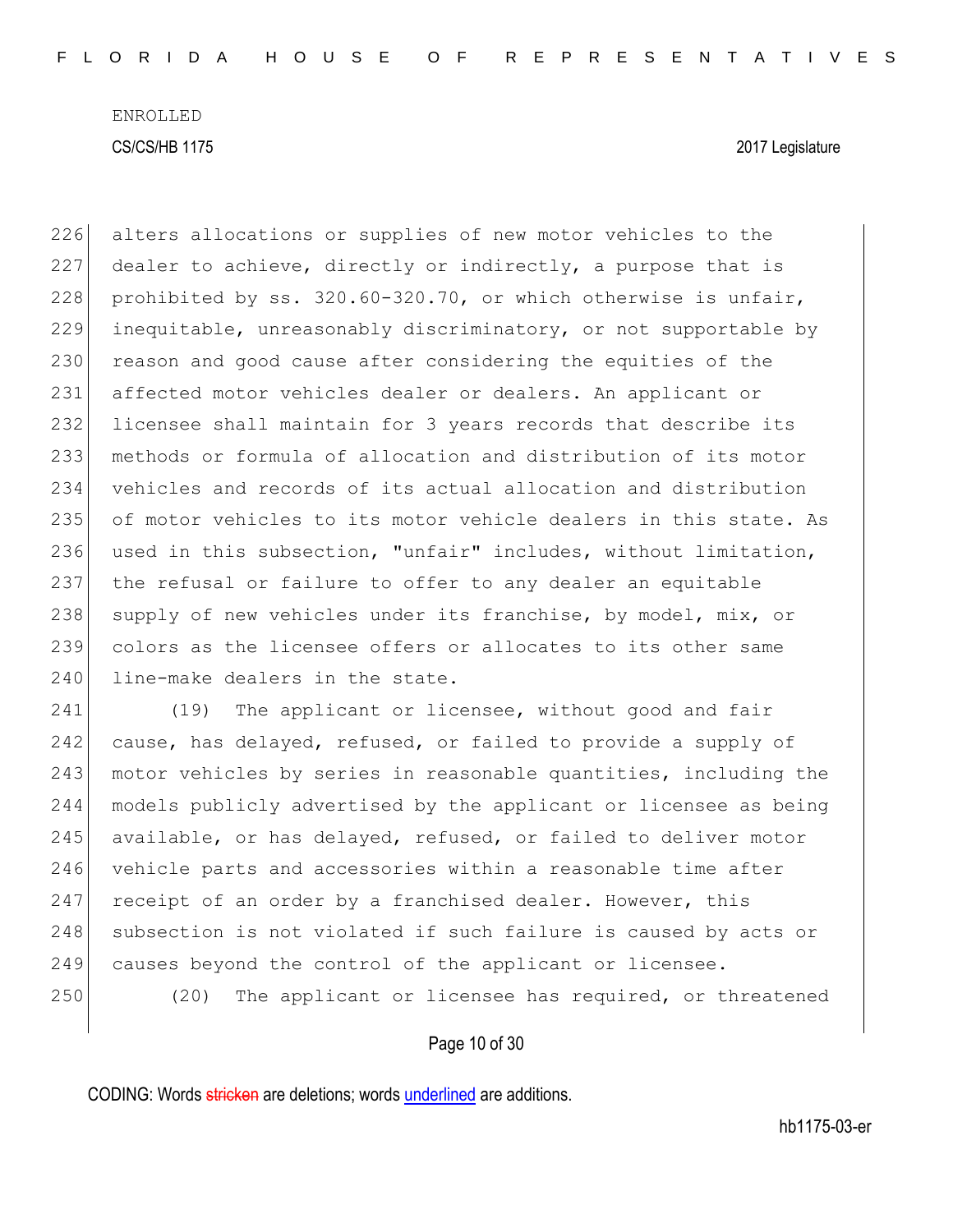251 to require, a motor vehicle dealer to prospectively assent to a 252 release, assignment, novation, waiver, or estoppel, which 253 instrument or document operates, or is intended by the applicant 254 or licensee to operate, to relieve any person from any liability 255 or obligation under the provisions of ss. 320.60-320.70. 256 (21) The applicant or licensee has threatened or coerced a

257 motor vehicle dealer toward conduct or action whereby the dealer 258 would waive or forego its right to protest the establishment or 259 relocation of a motor vehicle dealer in the community or 260 territory serviced by the threatened or coerced dealer.

261 (22) The applicant or licensee has refused to deliver, in 262 reasonable quantities and within a reasonable time, to any duly 263 licensed motor vehicle dealer who has an agreement with such 264 applicant or licensee for the retail sale of new motor vehicles 265 and parts for motor vehicles sold or distributed by the 266 applicant or licensee, any such motor vehicles or parts as are 267 covered by such agreement. Such refusal includes the failure to 268 offer to its same line-make franchised motor vehicle dealers all 269 models manufactured for that line-make, or requiring a dealer to  $270$  pay any extra fee, require a dealer to execute a separate 271 franchise agreement, purchase unreasonable advertising displays 272 or other materials, or relocate, expand, improve, remodel, 273 renovate, recondition, or alter the dealer's existing 274 facilities, or provide exclusive facilities as a prerequisite to 275 receiving a model or series of vehicles. However, the failure to

Page 11 of 30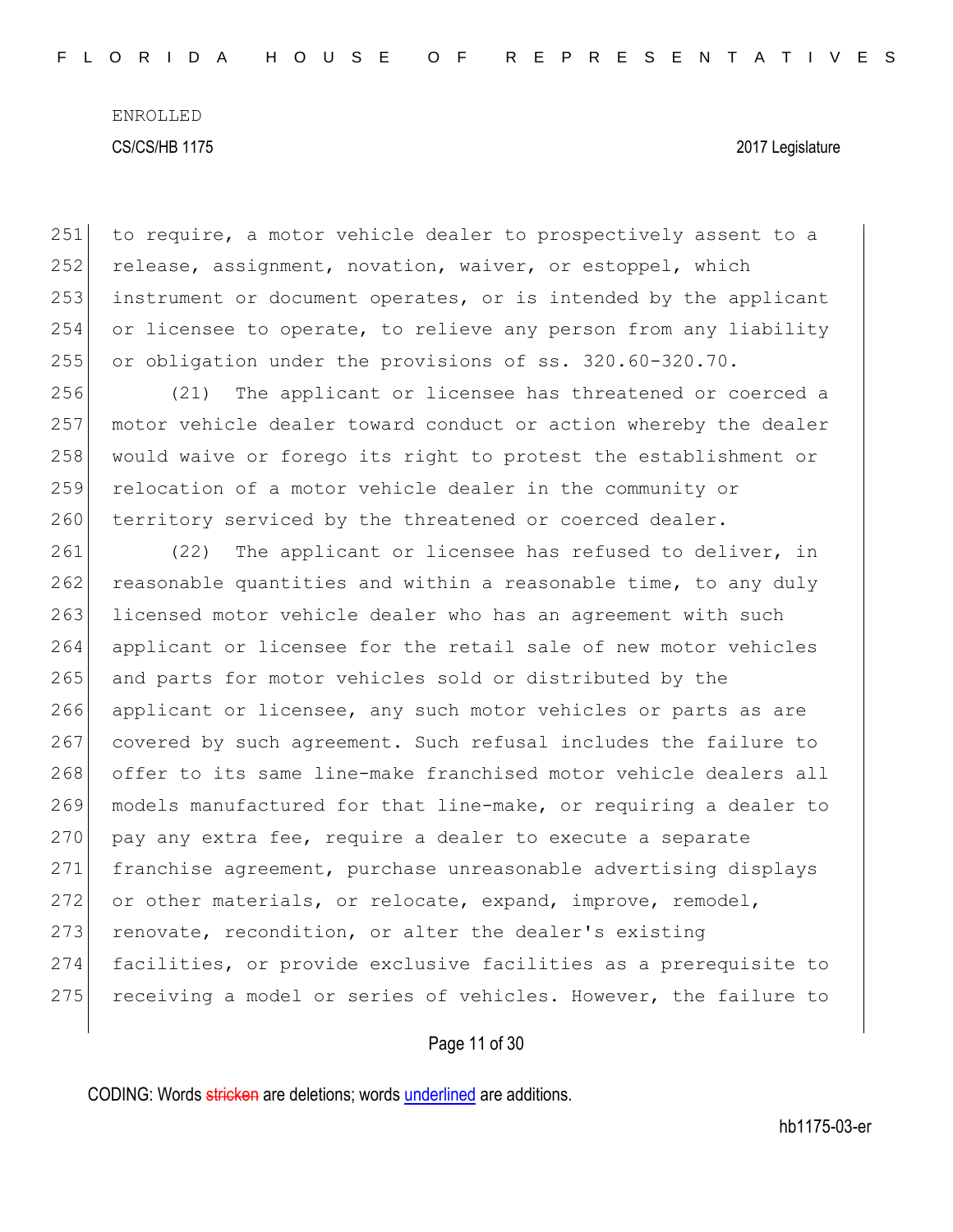276 deliver any motor vehicle or part will not be considered a 277 violation of this section if the failure is due to an act of 278 God, work stoppage, or delay due to a strike or labor 279 difficulty, a freight embargo, product shortage, or other cause 280 over which the applicant or licensee has no control. An 281 applicant or licensee may impose reasonable requirements on the 282 motor vehicle dealer, other than the items listed above, 283 including, but not limited to, the purchase of special tools 284 required to properly service a motor vehicle and the undertaking 285 of sales person or service person training related to the motor 286 vehicle.

287 (23) The applicant or licensee has competed or is 288 competing with respect to any activity covered by the franchise 289 agreement with a motor vehicle dealer of the same line-make 290 located in this state with whom the applicant or licensee has 291 entered into a franchise agreement, except as permitted in s. 292 320.645.

293 (24) The applicant or licensee has sold a motor vehicle to 294 any retail consumer in the state except through a motor vehicle 295 dealer holding a franchise agreement for the line-make that 296 includes the motor vehicle. This section does not apply to sales 297 by the applicant or licensee of motor vehicles to its current 298 employees, employees of companies affiliated by common 299 ownership, charitable not-for-profit-organizations, and the 300 federal government.

Page 12 of 30

CODING: Words stricken are deletions; words underlined are additions.

hb1175-03-er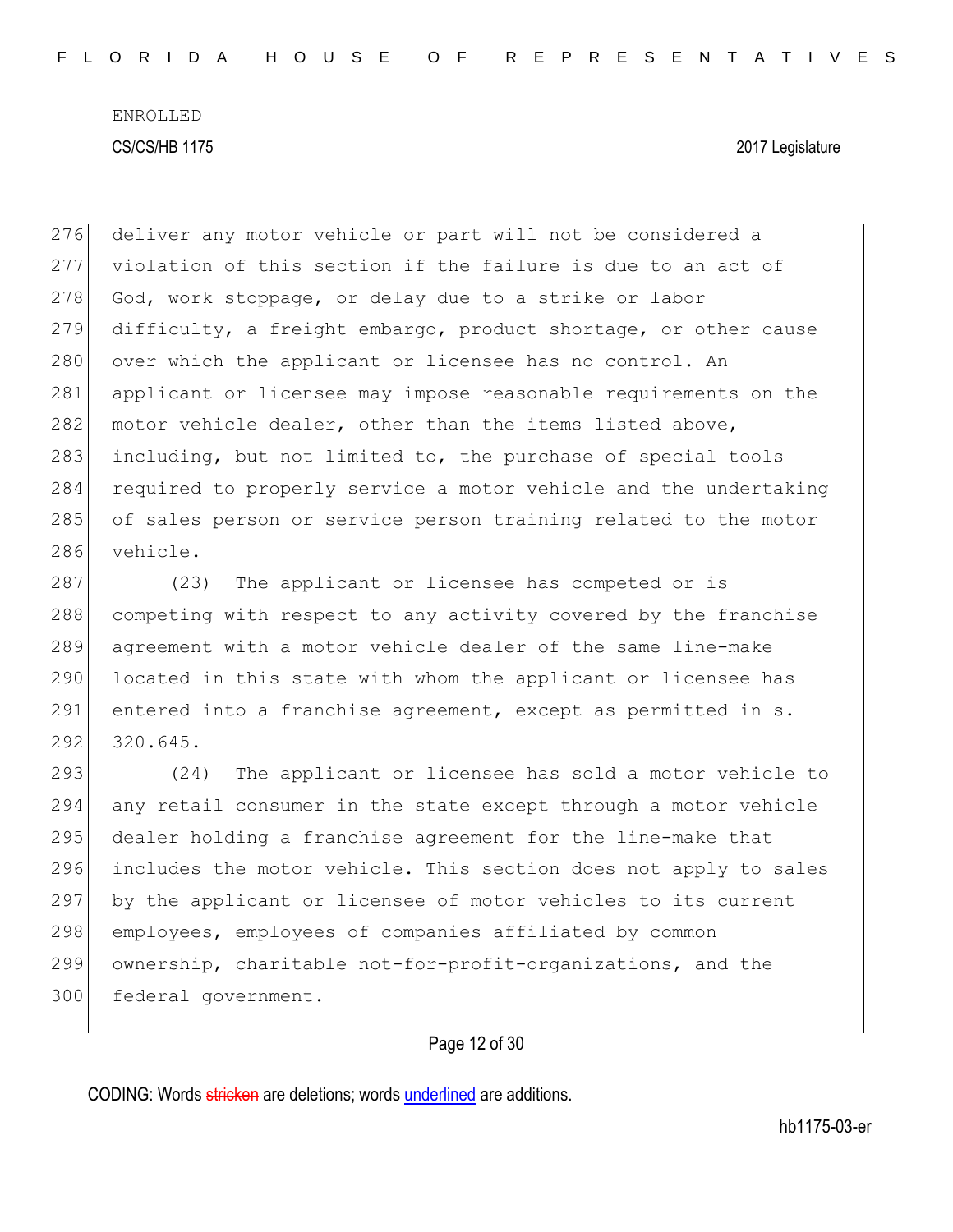(25) The applicant or licensee has undertaken or engaged in an audit of warranty, maintenance, and other service-related payments or incentive payments, including payments to a motor vehicle dealer under any licensee-issued program, policy, or other benefit, which were previously paid to a motor vehicle dealer in violation of this section or has failed to comply with any of its obligations under s. 320.696. An applicant or licensee may reasonably and periodically audit a motor vehicle dealer to determine the validity of paid claims as provided in s.  $320.696$ . Audits of warranty, maintenance, and other service- related payments shall be performed by an applicant or licensee only during the 12-month period immediately following the date the claim was paid. Audits of incentive payments shall be performed only during the 12-month period immediately following the date the incentive was paid. As used in this section, the term "incentive" includes any bonus, incentive, or other monetary or nonmonetary consideration. After such time periods 318 have elapsed, all warranty, maintenance, and other service- related payments and incentive payments shall be deemed final 320 and incontrovertible for any reason notwithstanding any otherwise applicable law, and the motor vehicle dealer shall not be subject to any chargeback or repayment. An applicant or licensee may deny a claim or, as a result of a timely conducted audit, impose a chargeback against a motor vehicle dealer for warranty, maintenance, or other service-related payments or

### Page 13 of 30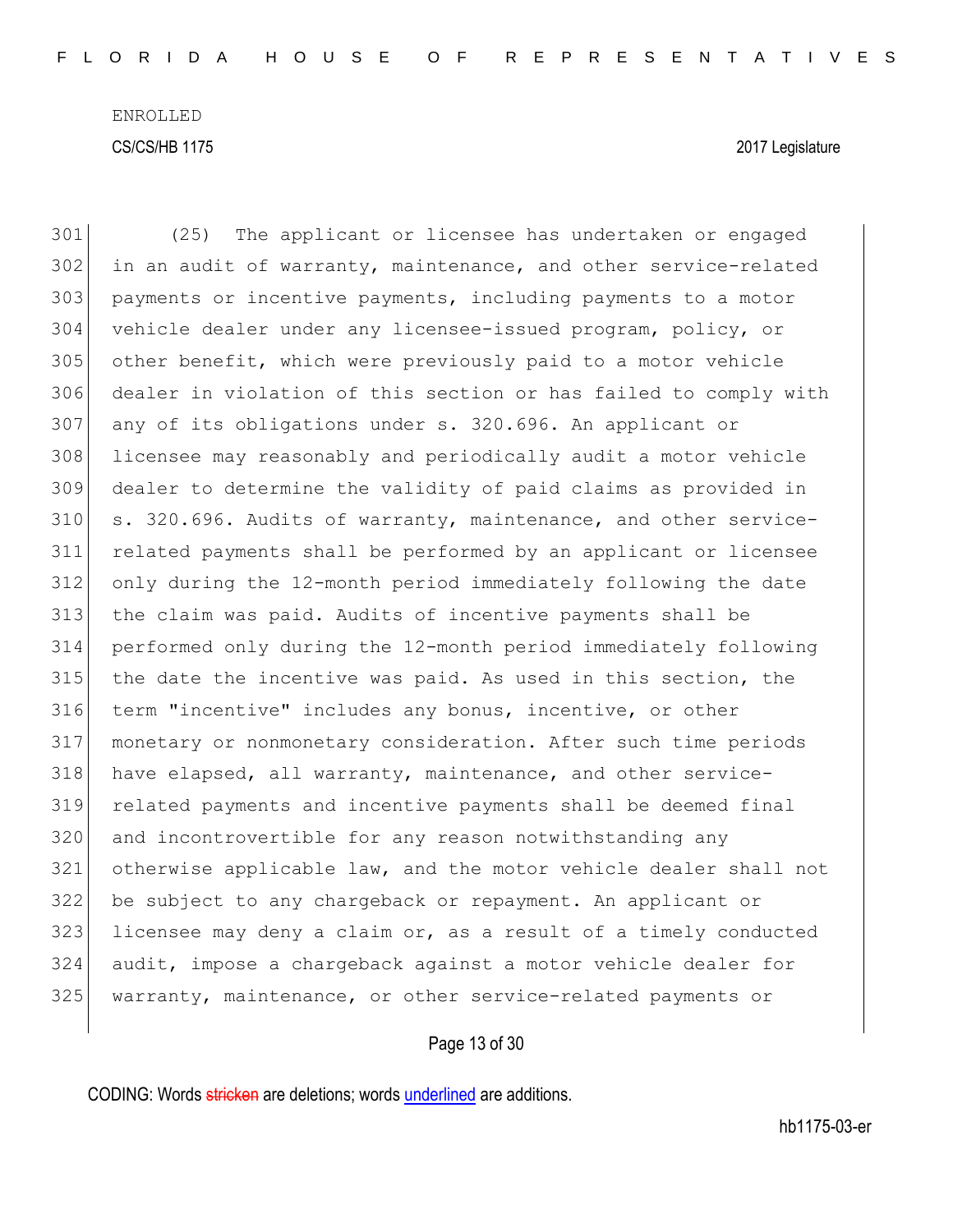incentive payments only if the applicant or licensee can show that the warranty, maintenance, or other service-related claim or incentive claim was false or fraudulent or that the motor vehicle dealer failed to substantially comply with the 330 reasonable written and uniformly applied procedures of the 331 applicant or licensee for such repairs or incentives, but only for that portion of the claim so shown. Notwithstanding the terms of any franchise agreement, guideline, program, policy, or procedure, an applicant or licensee may deny or charge back only 335 that portion of a warranty, maintenance, or other service- related claim or incentive claim which the applicant or licensee has proven to be false or fraudulent or for which the dealer 338 failed to substantially comply with the reasonable written and uniformly applied procedures of the applicant or licensee for 340 such repairs or incentives, as set forth in this subsection. An applicant or licensee may not charge back a motor vehicle dealer subsequent to the payment of a warranty, maintenance, or service-related claim or incentive claim unless, within 30 days after a timely conducted audit, a representative of the applicant or licensee first meets in person, by telephone, or by video teleconference with an officer or employee of the dealer designated by the motor vehicle dealer. At such meeting the applicant or licensee must provide a detailed explanation, with supporting documentation, as to the basis for each of the claims 350 for which the applicant or licensee proposed a chargeback to the

### Page 14 of 30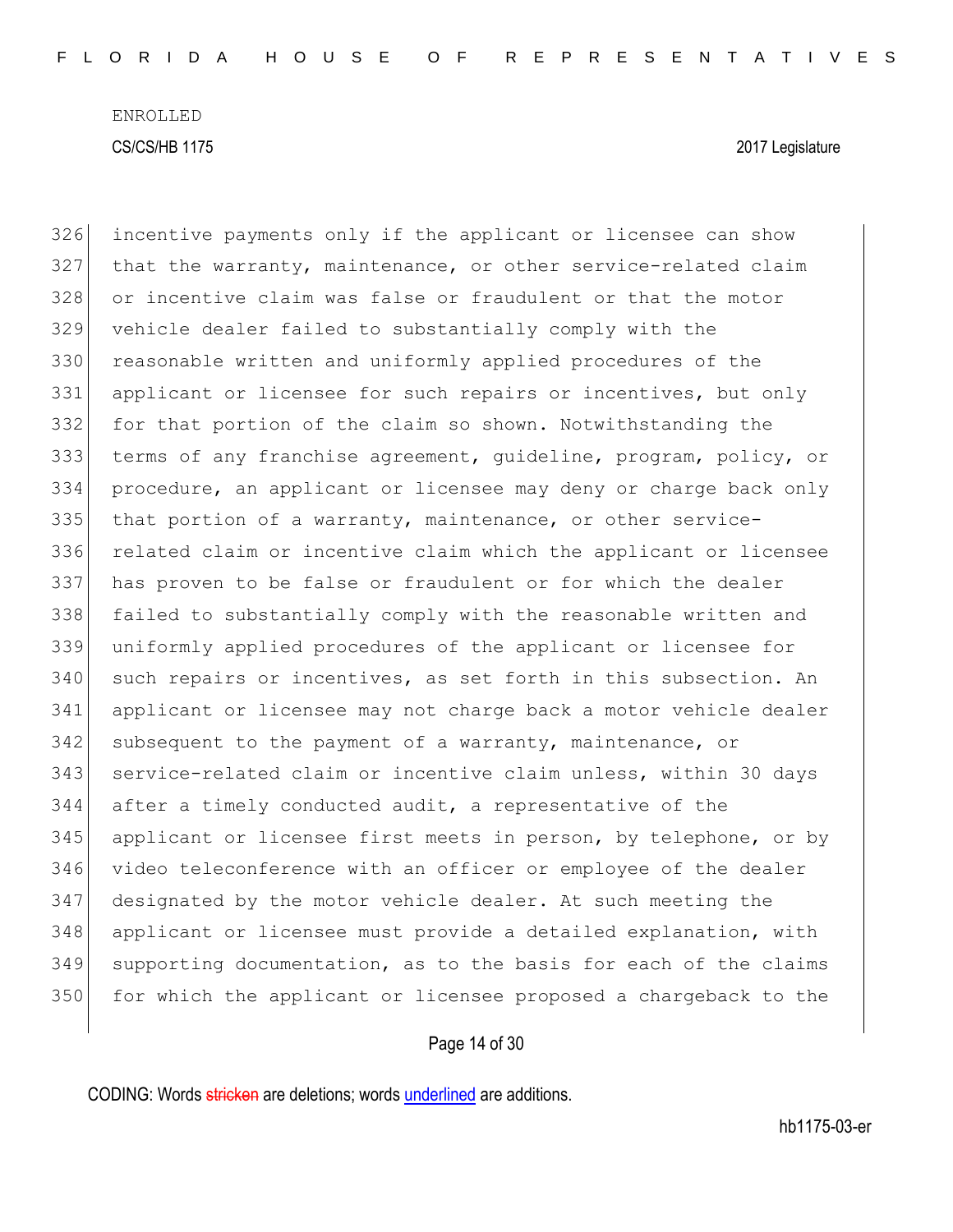dealer and a written statement containing the basis upon which 352 the motor vehicle dealer was selected for audit or review. Thereafter, the applicant or licensee must provide the motor vehicle dealer's representative a reasonable period after the meeting within which to respond to the proposed chargebacks, with such period to be commensurate with the volume of claims under consideration, but in no case less than 45 days after the meeting. The applicant or licensee is prohibited from changing or altering the basis for each of the proposed chargebacks as presented to the motor vehicle dealer's representative following 361 the conclusion of the audit unless the applicant or licensee receives new information affecting the basis for one or more chargebacks and that new information is received within 30 days after the conclusion of the timely conducted audit. If the applicant or licensee claims the existence of new information, the dealer must be given the same right to a meeting and right 367 to respond as when the chargeback was originally presented. After all internal dispute resolution processes provided through the applicant or licensee have been completed, the applicant or 370 licensee shall give written notice to the motor vehicle dealer of the final amount of its proposed chargeback. If the dealer 372 disputes that amount, the dealer may file a protest with the department within 30 days after receipt of the notice. If a protest is timely filed, the department shall notify the applicant or licensee of the filing of the protest, and the

Page 15 of 30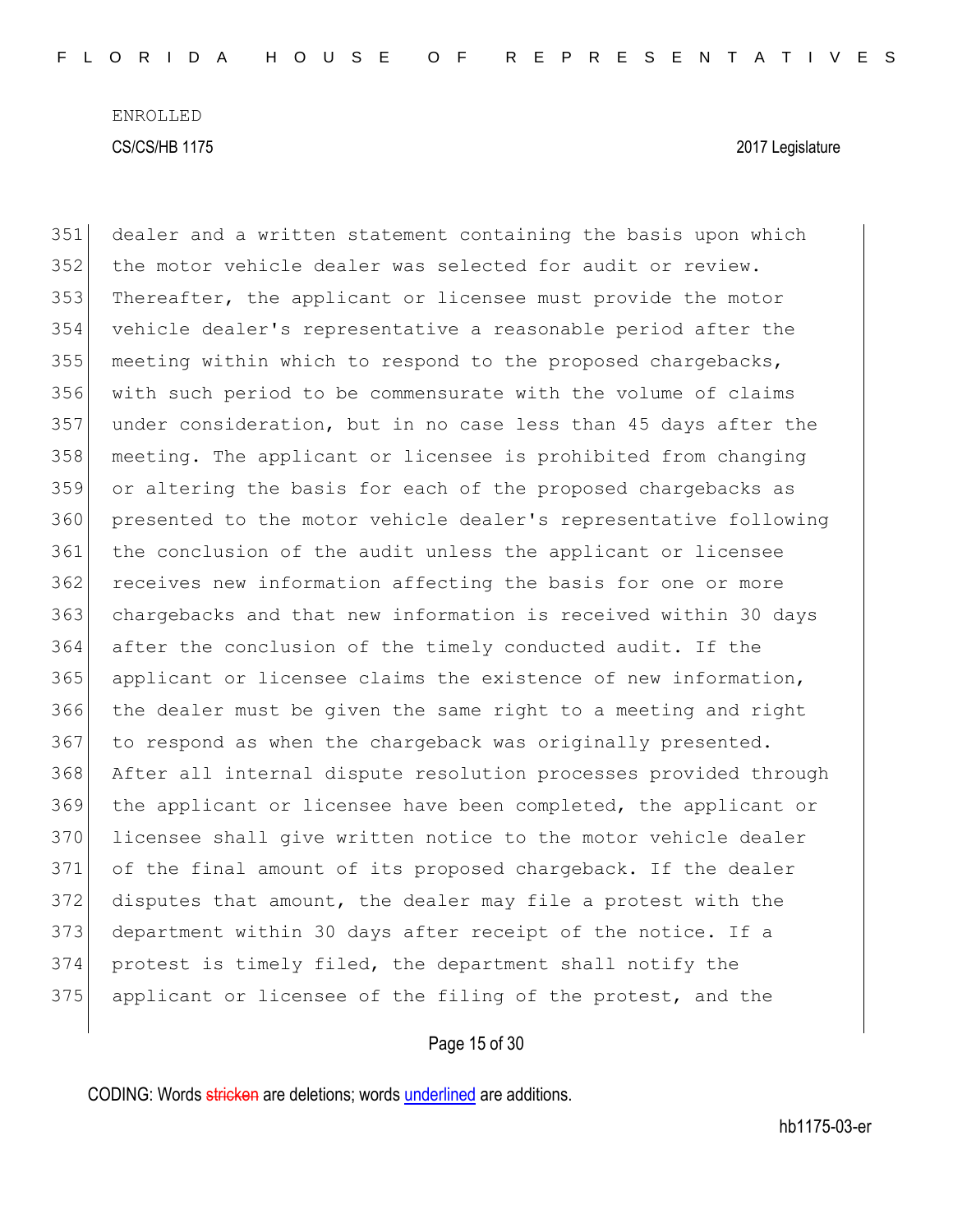applicant or licensee may not take any action to recover the amount of the proposed chargeback until the department renders a final determination, which is not subject to further appeal, that the chargeback is in compliance with the provisions of this 380 section. In any hearing pursuant to this subsection, the applicant or licensee has the burden of proof that its audit and 382 resulting chargeback are in compliance with this subsection. 383 (26) Notwithstanding the terms of any franchise agreement, including any licensee's program, policy, or procedure, the applicant or licensee has refused to allocate, sell, or deliver 386 motor vehicles; charged back or withheld payments or other things of value for which the dealer is otherwise eligible under a sales promotion, program, or contest; prevented a motor vehicle dealer from participating in any promotion, program, or 390 contest; or has taken or threatened to take any adverse action 391 against a dealer, including chargebacks, reducing vehicle allocations, or terminating or threatening to terminate a franchise because the dealer sold or leased a motor vehicle to a customer who exported the vehicle to a foreign country or who 395 resold the vehicle, unless the licensee proves that the dealer knew or reasonably should have known that the customer intended to export or resell the motor vehicle. There is a rebuttable presumption that the dealer neither knew nor reasonably should have known of its customer's intent to export or resell the 400 vehicle if the vehicle is titled or registered in any state in

### Page 16 of 30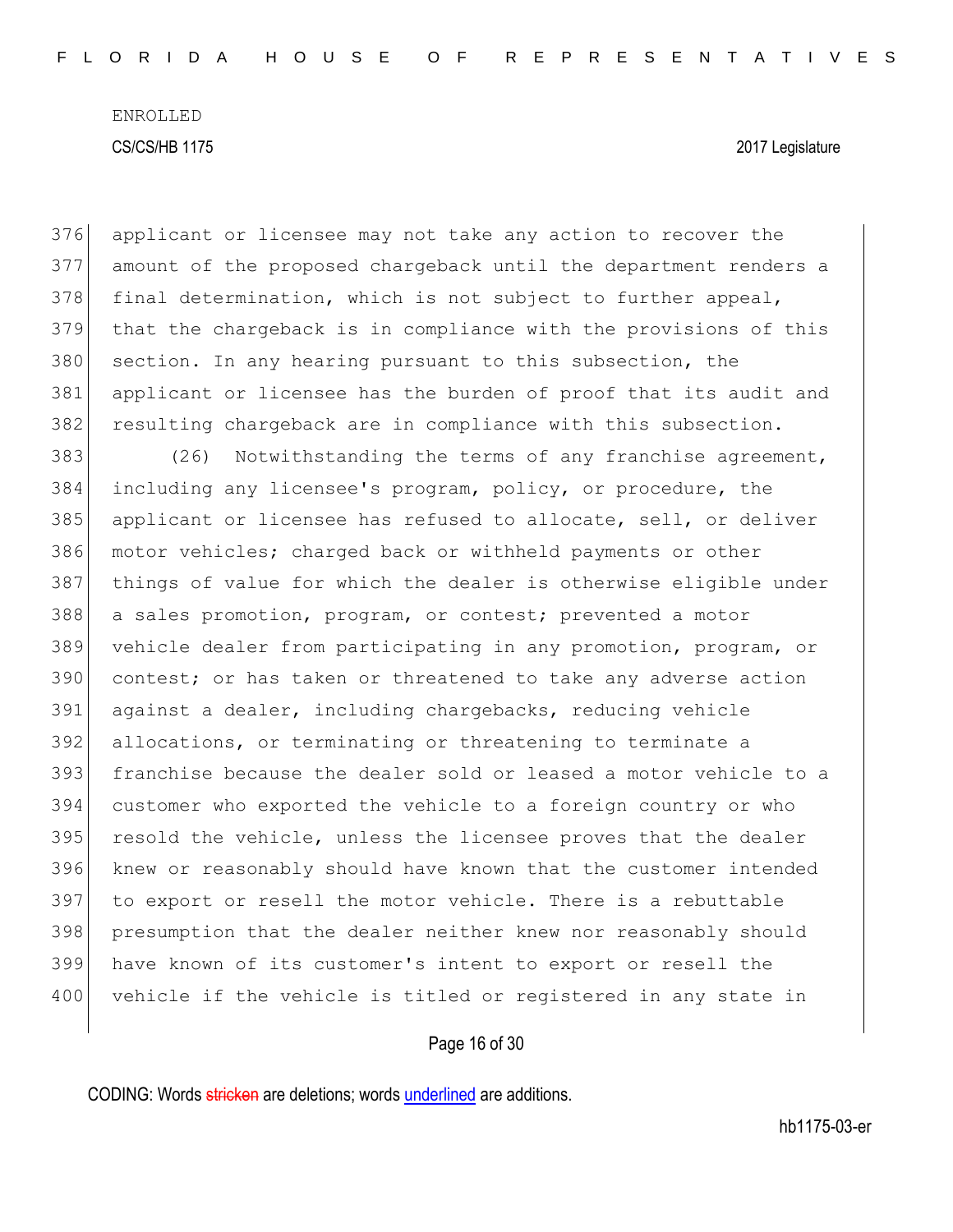401 this country. A licensee may not take any action against a motor 402 vehicle dealer, including reducing its allocations or supply of 403 motor vehicles to the dealer or charging back to a dealer any 404 incentive payment previously paid, unless the licensee first 405 meets in person, by telephone, or video conference with an 406 officer or other designated employee of the dealer. At such 407 meeting, the licensee must provide a detailed explanation, with 408 supporting documentation, as to the basis for its claim that the 409 dealer knew or reasonably should have known of the customer's 410 intent to export or resell the motor vehicle. Thereafter, the 411 motor vehicle dealer shall have a reasonable period, 412 commensurate with the number of motor vehicles at issue, but not 413 less than 15 days, to respond to the licensee's claims. If, 414 following the dealer's response and completion of all internal 415 dispute resolution processes provided through the applicant or 416 licensee, the dispute remains unresolved, the dealer may file a 417 protest with the department within 30 days after receipt of a 418 written notice from the licensee that it still intends to take 419 adverse action against the dealer with respect to the motor 420 vehicles still at issue. If a protest is timely filed, the 421 department shall notify the applicant or licensee of the filing 422 of the protest, and the applicant or licensee may not take any 423 action adverse to the dealer until the department renders a 424 final determination, which is not subject to further appeal, 425 that the licensee's proposed action is in compliance with the

### Page 17 of 30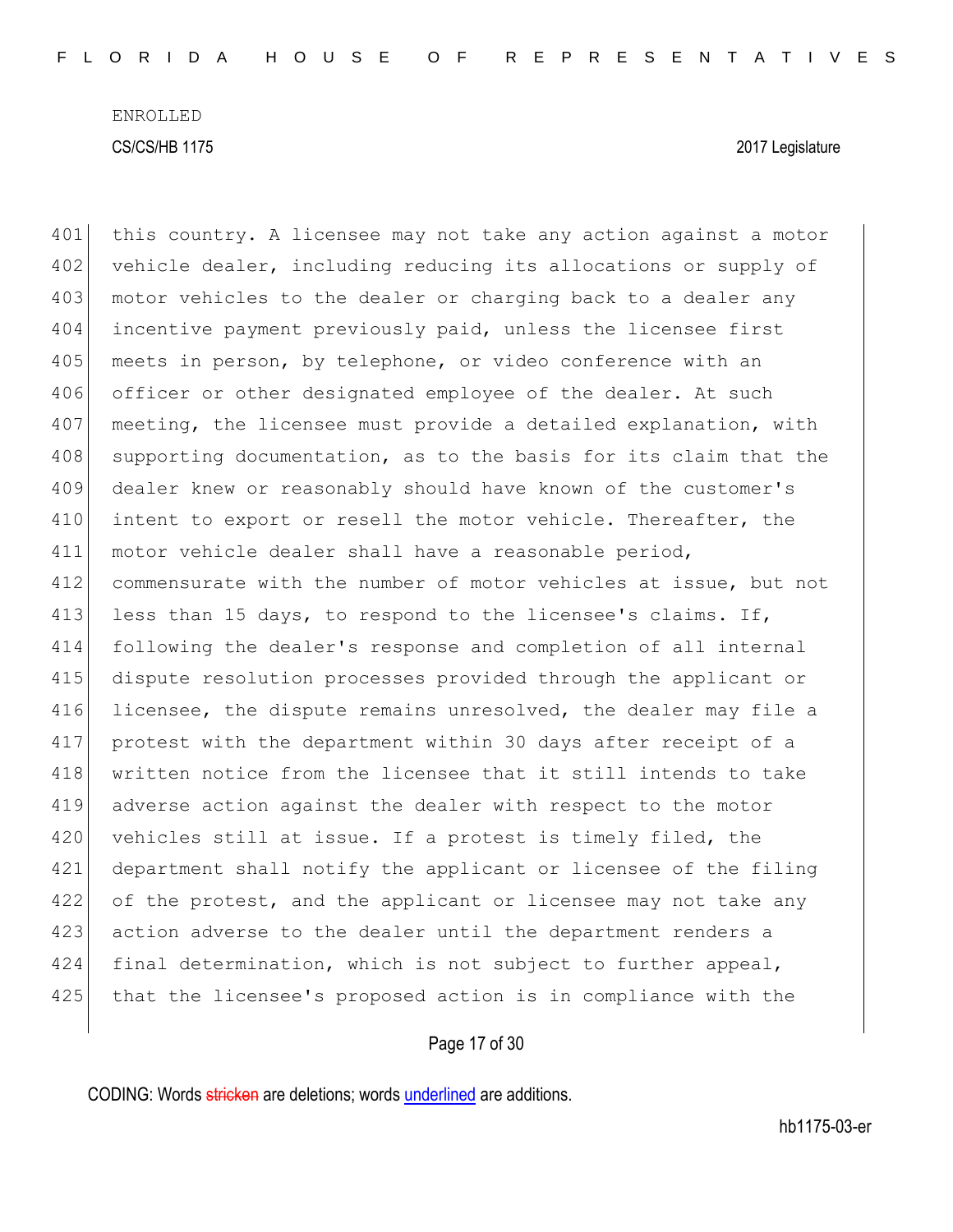426 provisions of this subsection. In any hearing pursuant to this 427 subsection, the applicant or licensee has the burden of proof on 428 all issues raised by this subsection. An applicant or licensee 429 may not take any adverse action against a motor vehicle dealer 430 because the dealer sold or leased a motor vehicle to a customer 431 who exported the vehicle to a foreign country or who resold the 432 vehicle unless the applicant or licensee provides written 433 | notification to the motor vehicle dealer of such resale or 434 export within 12 months after the date the dealer sold or leased 435 the vehicle to the customer.

436 (27) Notwithstanding the terms of any franchise agreement, 437 the applicant or licensee has failed or refused to indemnify and 438 hold harmless any motor vehicle dealer against any judgment for 439 damages, or settlements agreed to by the applicant or licensee, 440 including, without limitation, court costs and reasonable 441 attorney attorneys fees, arising out of complaints, claims, or 442 lawsuits, including, without limitation, strict liability, 443 negligence, misrepresentation, express or implied warranty, or 444 revocation or rescission of acceptance of the sale of a motor 445 vehicle, to the extent the judgment or settlement relates to the 446 alleged negligent manufacture, design, or assembly of motor 447 vehicles, parts, or accessories. Nothing herein shall obviate 448 the licensee's obligations pursuant to chapter 681.

449 (28) The applicant or licensee has published, disclosed, 450 or otherwise made available in any form information provided by

Page 18 of 30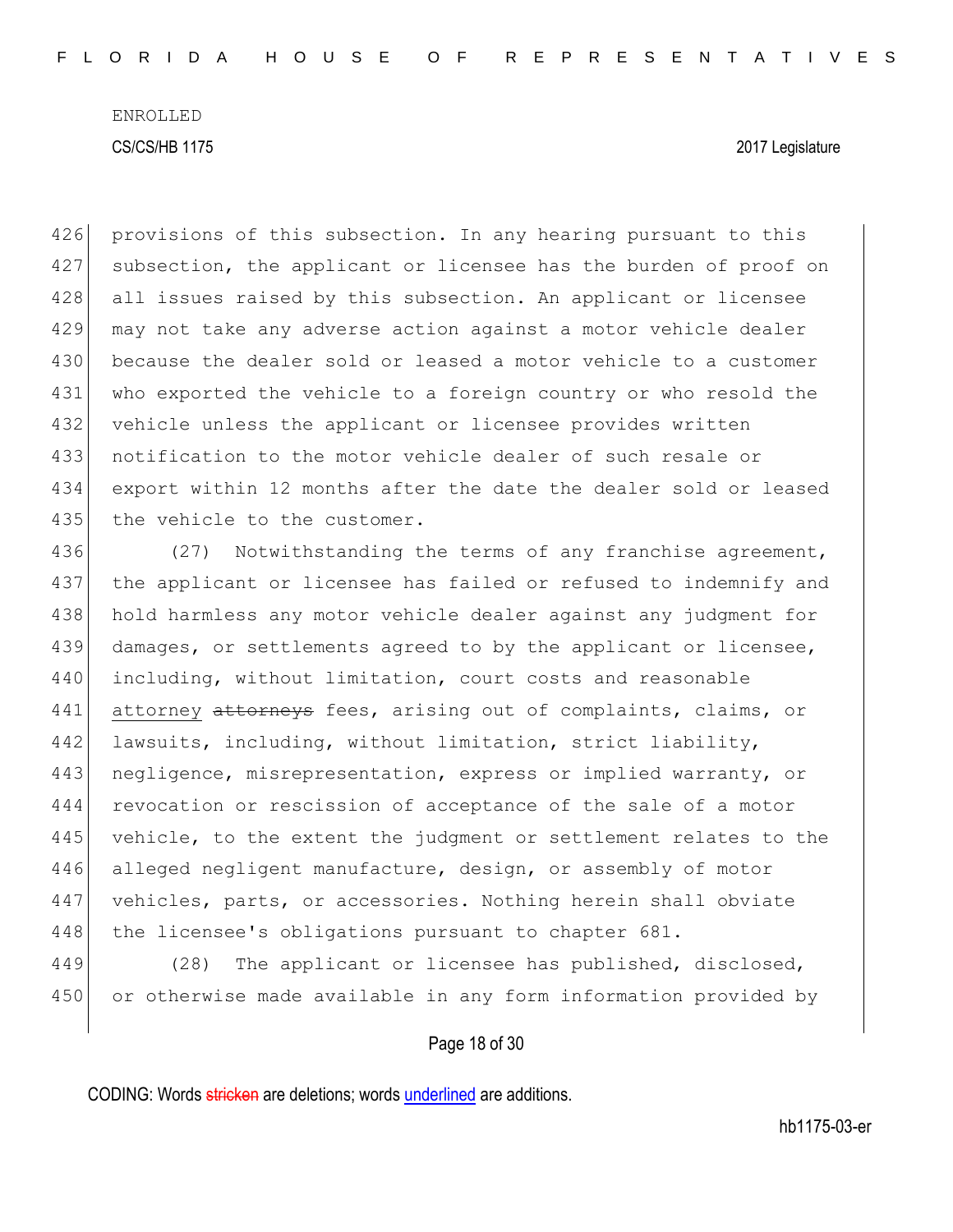451 a motor vehicle dealer with respect to sales prices of motor 452 vehicles or profit per motor vehicle sold. Other confidential 453 financial information provided by motor vehicle dealers shall 454 not be published, disclosed, or otherwise made publicly 455 available except in composite form. However, this information 456 may be disclosed with the written consent of the dealer or in 457 response to a subpoena or order of the department, a court or a 458 lawful tribunal, or introduced into evidence in such a 459 proceeding, after timely notice to an affected dealer. 460 (29) The applicant or licensee has failed to reimburse a 461 motor vehicle dealer in full for the reasonable cost of 462 providing a loaner vehicle to any customer who is having a 463 vehicle serviced at the motor vehicle dealer, if a loaner is 464 required by the applicant or licensee, or a loaner is expressly

465 part of an applicant or licensee's customer satisfaction index 466 or computation.

467 (30) The applicant or licensee has conducted or threatened 468 to conduct any audit of a motor vehicle dealer in order to 469 coerce or attempt to coerce the dealer to forego any rights 470 granted to the dealer under ss. 320.60-320.70 or under the 471 agreement between the licensee and the motor vehicle dealer. 472 Nothing in this section shall prohibit an applicant or licensee 473 from reasonably and periodically auditing a dealer to determine 474 the validity of paid claims, as permitted under this chapter, if 475 the licensee complies with the provisions of ss. 320.60-320.70

#### Page 19 of 30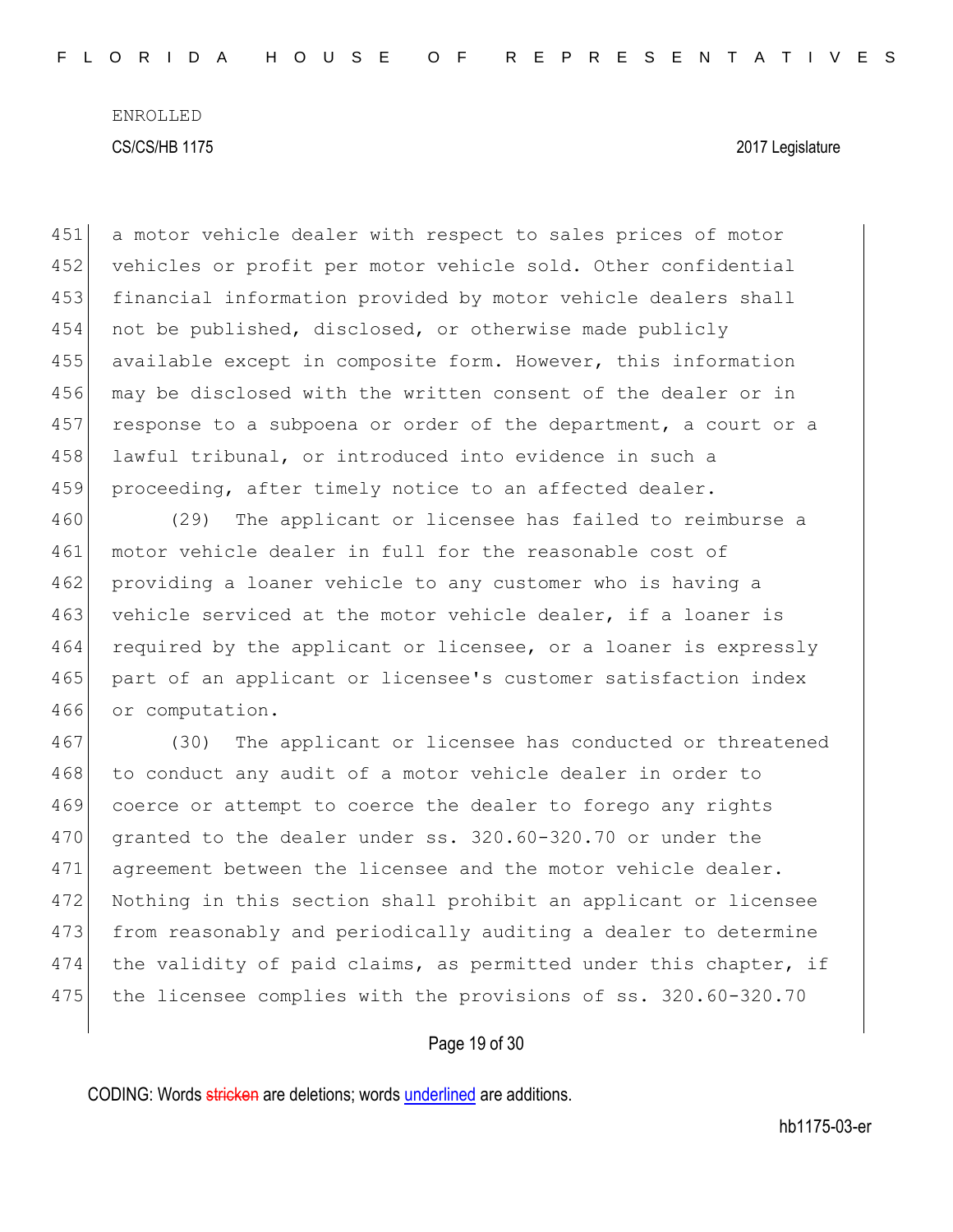476 applicable to such audits.

477 (31) From and after the effective date of enactment of 478 this provision, the applicant or licensee has offered to any 479 motor vehicle dealer a franchise agreement that:

480 (a) Requires that a motor vehicle dealer bring an 481 administrative or legal action in a venue outside of this state;

482 (b) Requires that any arbitration, mediation, or other 483 legal proceeding be conducted outside of this state; or

484 (c) Requires that a law of a state other than Florida be 485 applied to any legal proceeding between a motor vehicle dealer 486 and a licensee.

487 (32) Notwithstanding the terms of any franchise agreement, 488 the applicant or licensee has rejected or withheld approval of 489 any proposed transfer in violation of s. 320.643 or a proposed 490 change of executive management in violation of s. 320.644.

491 (33) The applicant or licensee has attempted to sell or 492 lease, or has sold or leased, used motor vehicles at retail of a 493 line-make that is the subject of any franchise agreement with a 494 motor vehicle dealer in this state, other than trucks with a net 495 weight of more than 8,000 pounds.

496 (34) The applicant or licensee, after the effective date 497 of this subsection, has included in any franchise agreement with 498 a motor vehicle dealer a mandatory obligation or requirement of 499 the motor vehicle dealer to purchase, sell, or lease, or offer 500 for purchase, sale, or lease, any quantity of used motor

### Page 20 of 30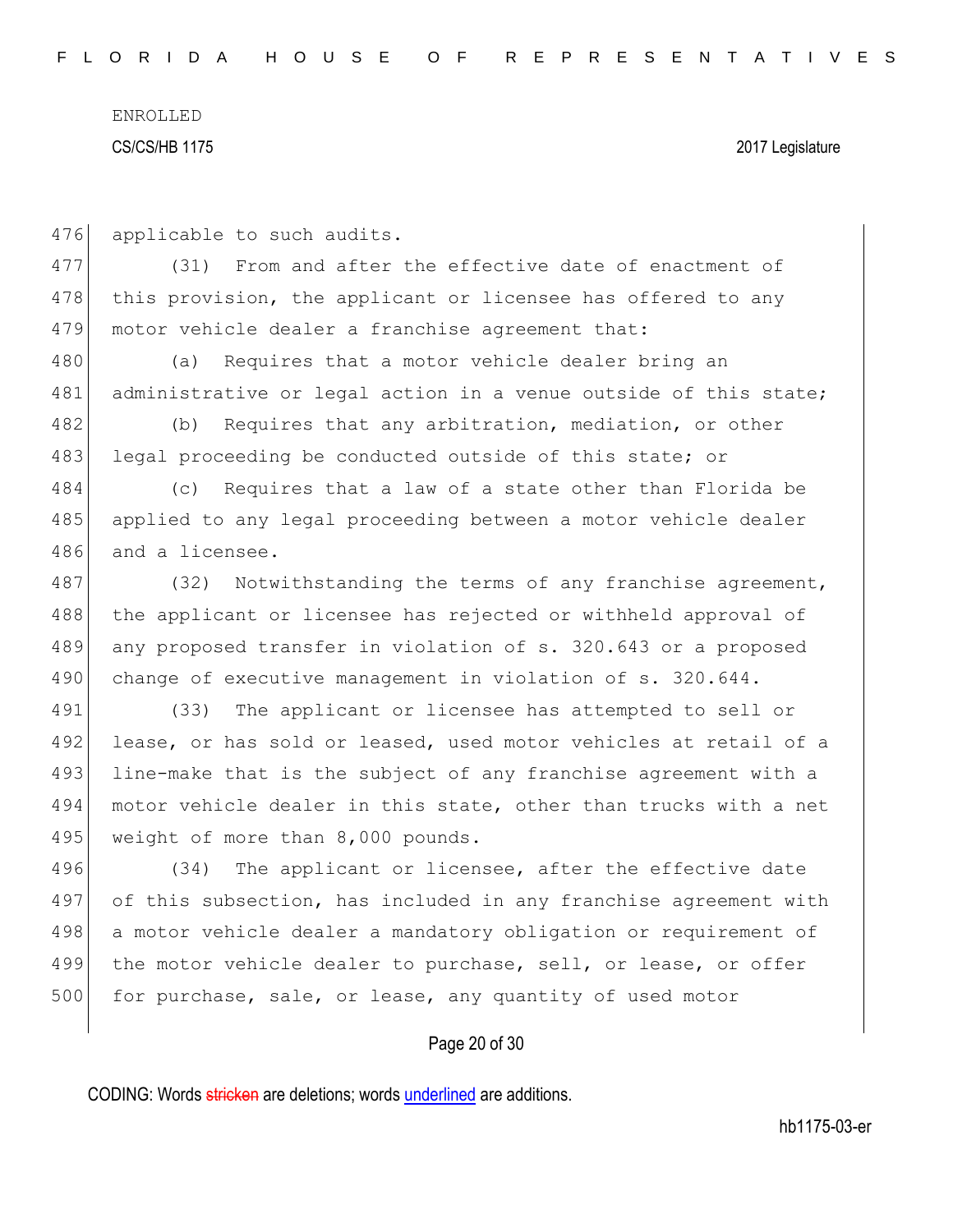501 vehicles.

502 (35) The applicant or licensee has refused to assign 503 allocation earned by a motor vehicle dealer, or has refused to 504 sell motor vehicles to a motor vehicle dealer, because the motor 505 vehicle dealer has failed or refused to purchase, sell, lease, 506 or certify a certain quantity of used motor vehicles prescribed 507 by the licensee.

508 (36)(a) Notwithstanding the terms of any franchise 509 agreement, in addition to any other statutory or contractual 510 rights of recovery after the voluntary or involuntary 511 termination, cancellation, or nonrenewal of a franchise, failing 512 to pay the motor vehicle dealer, as provided in paragraph  $(d)$ , 513 the following amounts:

514 1. The net cost paid by the dealer for each new car or 515 truck in the dealer's inventory with mileage of 2,000 miles or 516 less, or a motorcycle with mileage of 100 miles or less, 517 exclusive of mileage placed on the vehicle before it was 518 delivered to the dealer.

519 2. The current price charged for each new, unused, 520 undamaged, or unsold part or accessory that:

 a. Is in the current parts catalogue and is still in the original, resalable merchandising package and in an unbroken lot, except that sheet metal may be in a comparable substitute 524 for the original package; and

525 b. Was purchased by the dealer directly from the

### Page 21 of 30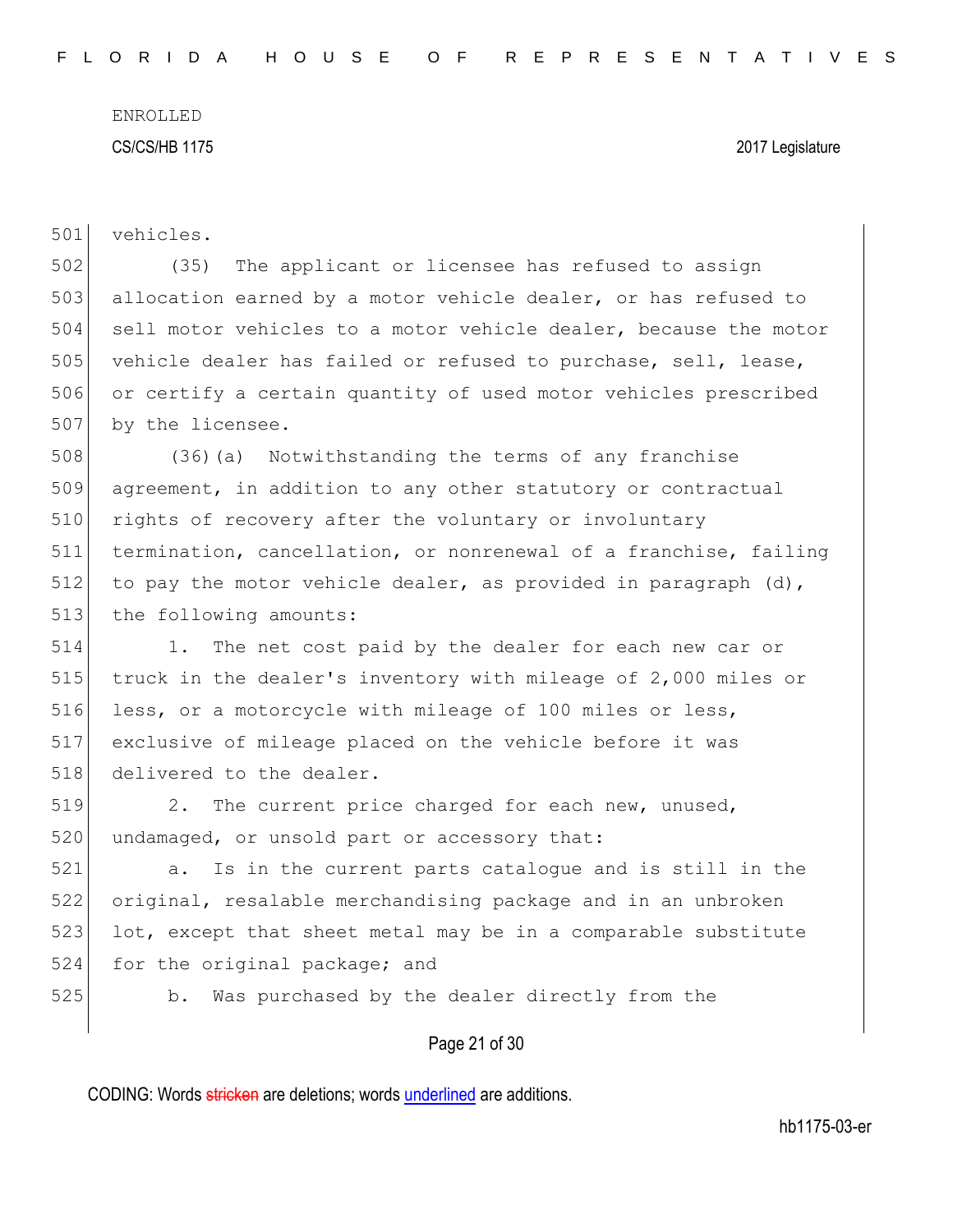| 526 | manufacturer or distributor or from an outgoing authorized       |
|-----|------------------------------------------------------------------|
| 527 | dealer as a part of the dealer's initial inventory.              |
| 528 | The fair market value of each undamaged sign owned by<br>3.      |
| 529 | the dealer which bears a trademark or trade name used or claimed |
| 530 | by the applicant or licensee or its representative which was     |
| 531 | purchased from or at the request of the applicant or licensee or |
| 532 | its representative.                                              |
| 533 | The fair market value of all special tools, data<br>4.           |
| 534 | processing equipment, and automotive service equipment owned by  |
| 535 | the dealer which:                                                |
| 536 | Were recommended in writing by the applicant or<br>a.            |
| 537 | licensee or its representative and designated as special tools   |
| 538 | and equipment;                                                   |
| 539 | Were purchased from or at the request of the applicant<br>b.     |
| 540 | or licensee or its representative; and                           |
| 541 | c. Are in usable and good condition except for reasonable        |
| 542 | wear and tear.                                                   |
| 543 | The cost of transporting, handling, packing, storing,<br>5.      |
| 544 | and loading any property subject to repurchase under this        |
| 545 | section.                                                         |
| 546 | If the termination, cancellation, or nonrenewal of the<br>(b)    |
| 547 | dealer's franchise is the result of the bankruptcy or            |
| 548 | reorganization of a licensee or its common entity, or the result |
| 549 | of a licensee's plan, scheme, or policy, whether or not publicly |
| 550 | declared, which is intended to or has the effect of decreasing   |
|     | Page 22 of 30                                                    |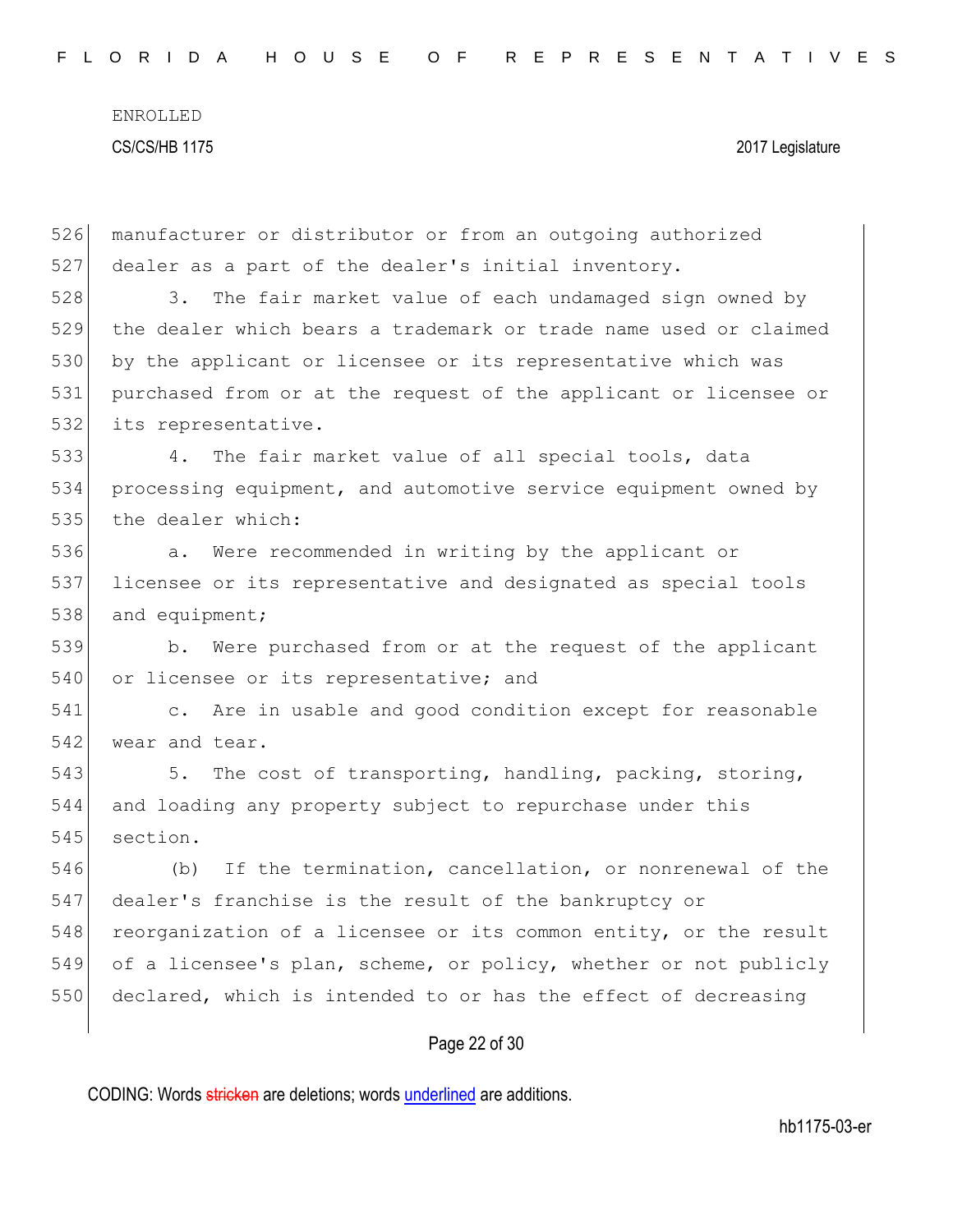551 the number of, or eliminating, the licensee's franchised motor vehicle dealers of a line-make in this state, or the result of a termination, elimination, or cessation of manufacture or 554 reorganization of a licensee or its common entity, or the result 555 of a termination, elimination, or cessation of manufacture or distribution of a line-make, in addition to the above payments to the dealer, the licensee or its common entity, shall be liable to and shall pay the motor vehicle dealer for an amount at least equal to the fair market value of the franchise for the line-make, which shall be the greater of the value determined as of the day the licensee announces the action that results in the 562 termination, cancellation, or nonrenewal, or the value 563 determined on the day that is 12 months before that date. Fair market value of the franchise for the line-make includes only the goodwill value of the dealer's franchise for that line-make in the dealer's community or territory.

 (c) This subsection does not apply to a termination, cancellation, or nonrenewal that is implemented as a result of the sale of the assets or corporate stock or other ownership 570 interests of the dealer.

571 (d) The dealer shall return the property listed in this 572 subsection to the licensee within 90 days after the effective 573 date of the termination, cancellation, or nonrenewal. The 574 licensee shall supply the dealer with reasonable instructions 575 regarding the method by which the dealer must return the

### Page 23 of 30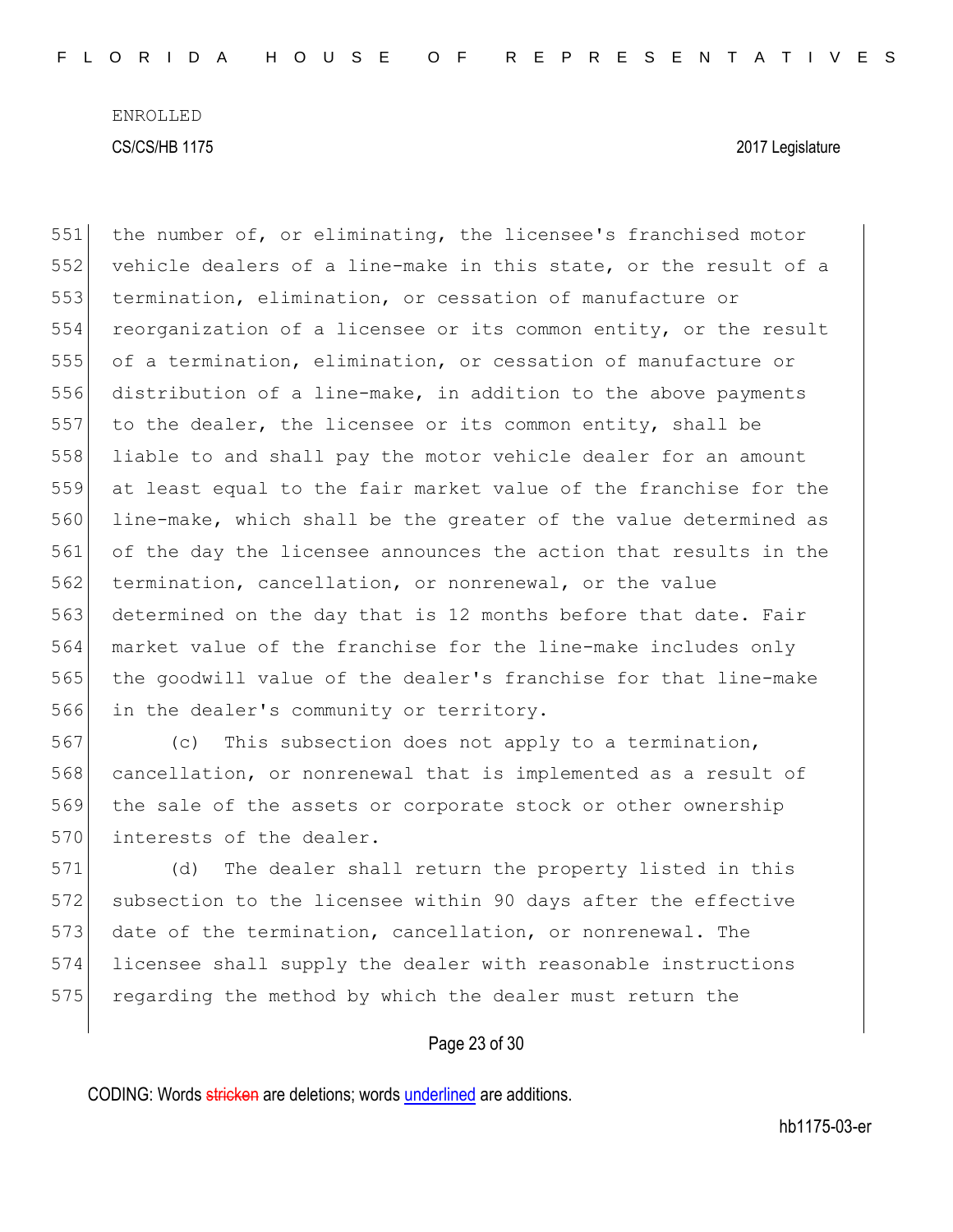576 property. Absent shipping instructions and prepayment of 577 shipping costs from the licensee or its common entity, the 578 dealer shall tender the inventory and other items to be returned 579 at the dealer's facility. The compensation for the property 580 shall be paid by the licensee or its common entity 581 simultaneously with the tender of inventory and other items, 582 provided that, if the dealer does not have clear title to the 583 inventory and other items and is not in a position to convey 584 that title to the licensee, payment for the property being 585 returned may be made jointly to the dealer and the holder of any 586 security interest.

587 (37) Notwithstanding the terms of any franchise agreement, 588 the applicant or licensee has refused to allow or has limited or 589 restricted a motor vehicle dealer from acquiring or adding a 590 sales or service operation for another line-make of motor 591 vehicles at the same or expanded facility at which the motor 592 vehicle dealer currently operates a dealership unless the 593 applicant or licensee can demonstrate that such refusal, 594 limitation, or restriction is justified by consideration of 595 reasonable facility and financial requirements and the dealer's 596 performance for the existing line-make.

 (38) The applicant or licensee has failed or refused to 598 offer a bonus, incentive, or other benefit program, in whole or in part, to a dealer or dealers in this state which it offers to all of its other same line-make dealers nationally or to all of

#### Page 24 of 30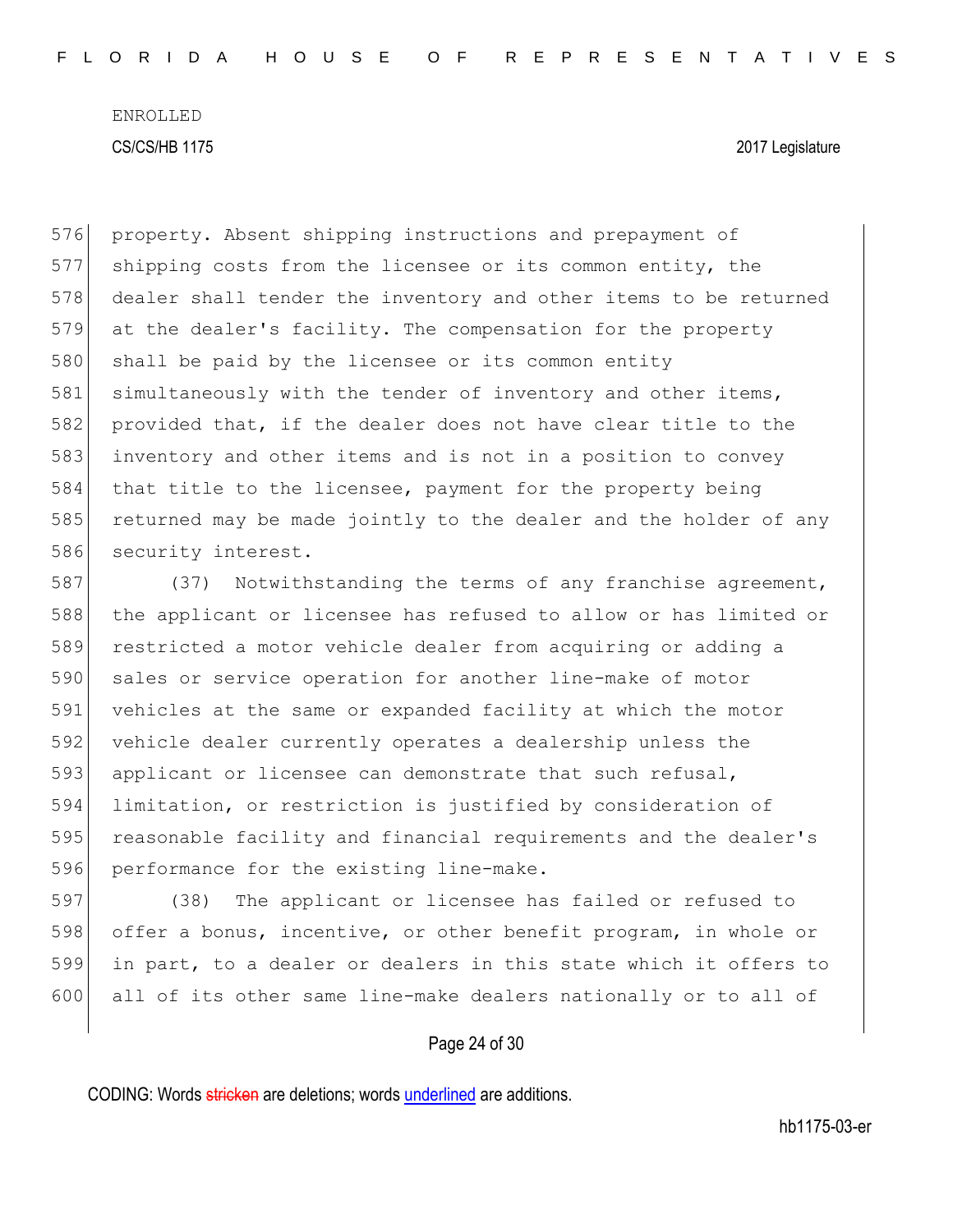its other same line-make dealers in the licensee's designated 602 zone, region, or other licensee-designated area of which this 603 state is a part, unless the failure or refusal to offer the program in this state is reasonably supported by substantially different economic or marketing considerations than are applicable to the licensee's same line-make dealers in this 607 state. For purposes of this chapter, a licensee may not 608 establish this state alone as a designated zone, region, or area or any other designation for a specified territory. A licensee 610 may offer a bonus, rebate, incentive, or other benefit program to its dealers in this state which is calculated or paid on a per vehicle basis and is related in part to a dealer's facility or the expansion, improvement, remodeling, alteration, or renovation of a dealer's facility. Any dealer who does not comply with the facility criteria or eligibility requirements of such program is entitled to receive a reasonable percentage of the bonus, incentive, rebate, or other benefit offered by the 618 licensee under that program by complying with the criteria or eligibility requirements unrelated to the dealer's facility 620 under that program. For purposes of the previous sentence, the percentage unrelated to the facility criteria or requirements is presumed to be "reasonable" if it is not less than 80 percent of 623 the total of the per vehicle bonus, incentive, rebate, or other benefits offered under the program.

625 (39) Notwithstanding any agreement, program, incentive,

#### Page 25 of 30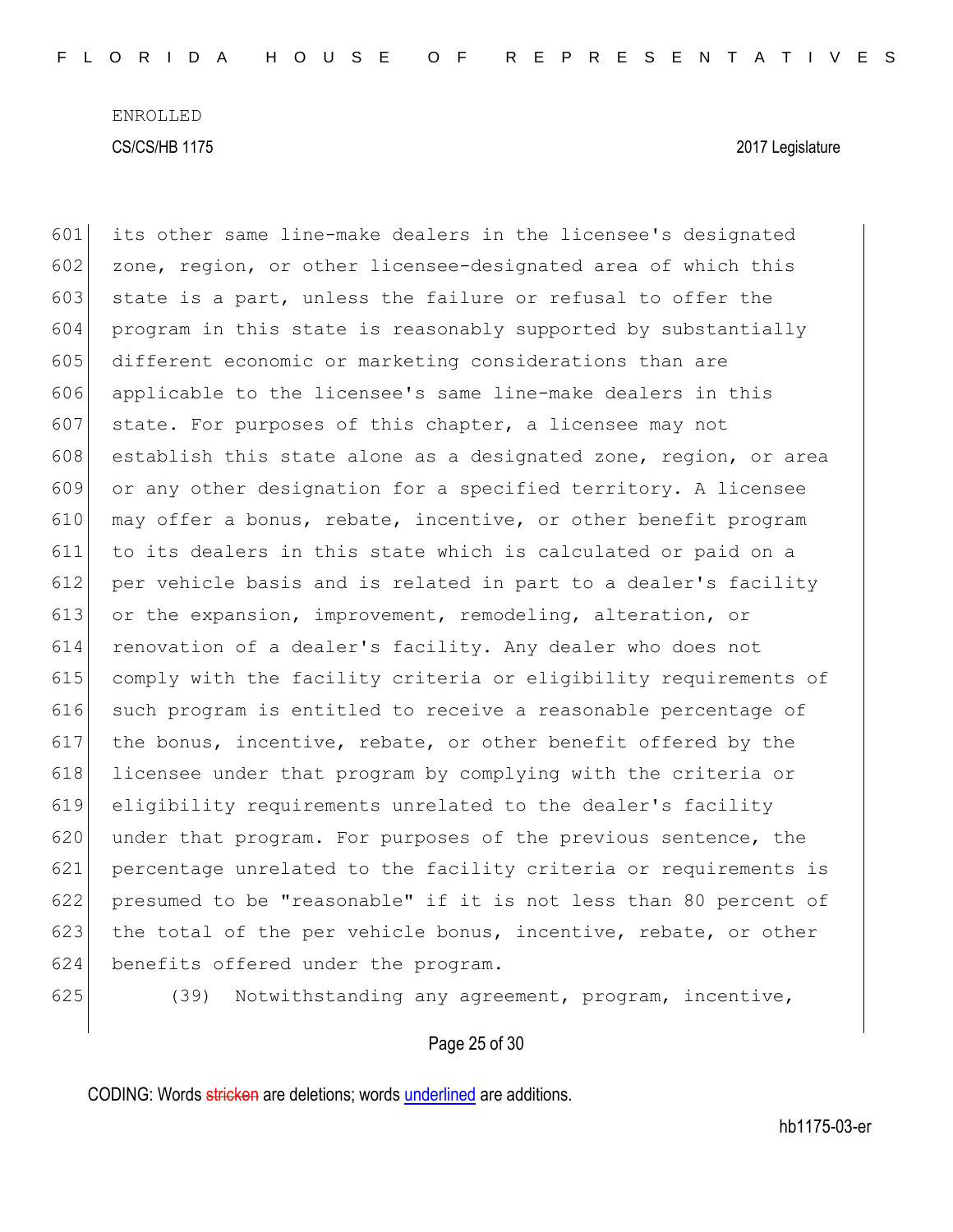626 bonus, policy, or rule, an applicant or licensee may not fail to 627 make any payment pursuant to any agreement, program, incentive, 628 bonus, policy, or rule for any temporary replacement motor 629 vehicle loaned, rented, or provided by a motor vehicle dealer to 630 or for its service or repair customers, even if the temporary 631 replacement motor vehicle has been leased, rented, titled, or 632 registered to the motor vehicle dealer's rental or leasing 633 division or an entity that is owned or controlled by the motor 634 vehicle dealer, provided that the motor vehicle dealer or its 635 rental or leasing division or entity complies with the written 636 and uniformly enforced vehicle eligibility, use, and reporting 637 requirements specified by the applicant or licensee in its 638 agreement, program, policy, bonus, incentive, or rule relating 639 to loaner vehicles.

640 (40) Notwithstanding the terms of any franchise agreement, the applicant or licensee may not require or coerce, or attempt 642 to require or coerce, a motor vehicle dealer to purchase goods or services from a vendor selected, identified, or designated by the applicant or licensee, or one of its parents, subsidiaries, 645 divisions, or affiliates, by agreement, standard, policy, program, incentive provision, or otherwise, without making available to the motor vehicle dealer the option to obtain the 648 goods or services of substantially similar design and quality from a vendor chosen by the motor vehicle dealer. If the motor vehicle dealer exercises such option, the dealer must provide

#### Page 26 of 30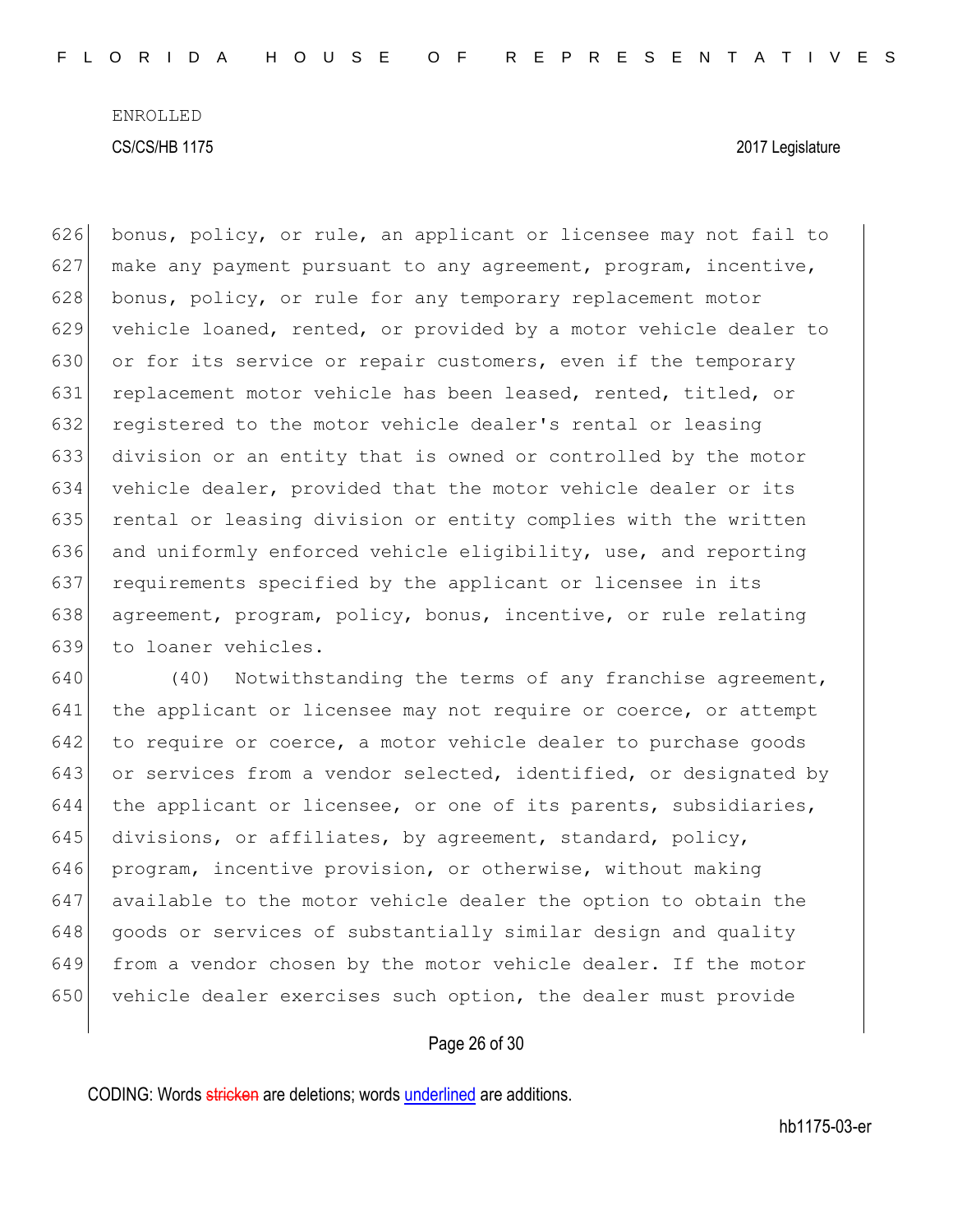651 written notice of its desire to use the alternative goods or 652 services to the applicant or licensee, along with samples or 653 clear descriptions of the alternative goods or services that the 654 dealer desires to use. The licensee or applicant shall have the 655 opportunity to evaluate the alternative goods or services for up 656 to 30 days to determine whether it will provide a written 657 approval to the motor vehicle dealer to use said alternative 658 goods or services. Approval may not be unreasonably withheld by 659 the applicant or licensee. If the motor vehicle dealer does not 660 receive a response from the applicant or licensee within 30 661 days, approval to use the alternative goods or services is 662 deemed granted. If a dealer using alternative goods or services 663 complies with this subsection and has received approval from the 664 licensee or applicant, the dealer is not ineligible for all 665 benefits described in the agreement, standard, policy, program, 666 incentive provision, or otherwise solely for having used such 667 alternative goods or services. As used in this subsection, the 668 term "goods or services" is limited to such goods and services 669 used to construct or renovate dealership facilities or furniture 670 and fixtures at the dealership facilities. The term does not 671 include:

672 (a) Any materials subject to the applicant's or licensee's 673 intellectual property rights, including copyright, trademark, or 674 trade dress rights;

675 (b) Any special tool and training as required by the

#### Page 27 of 30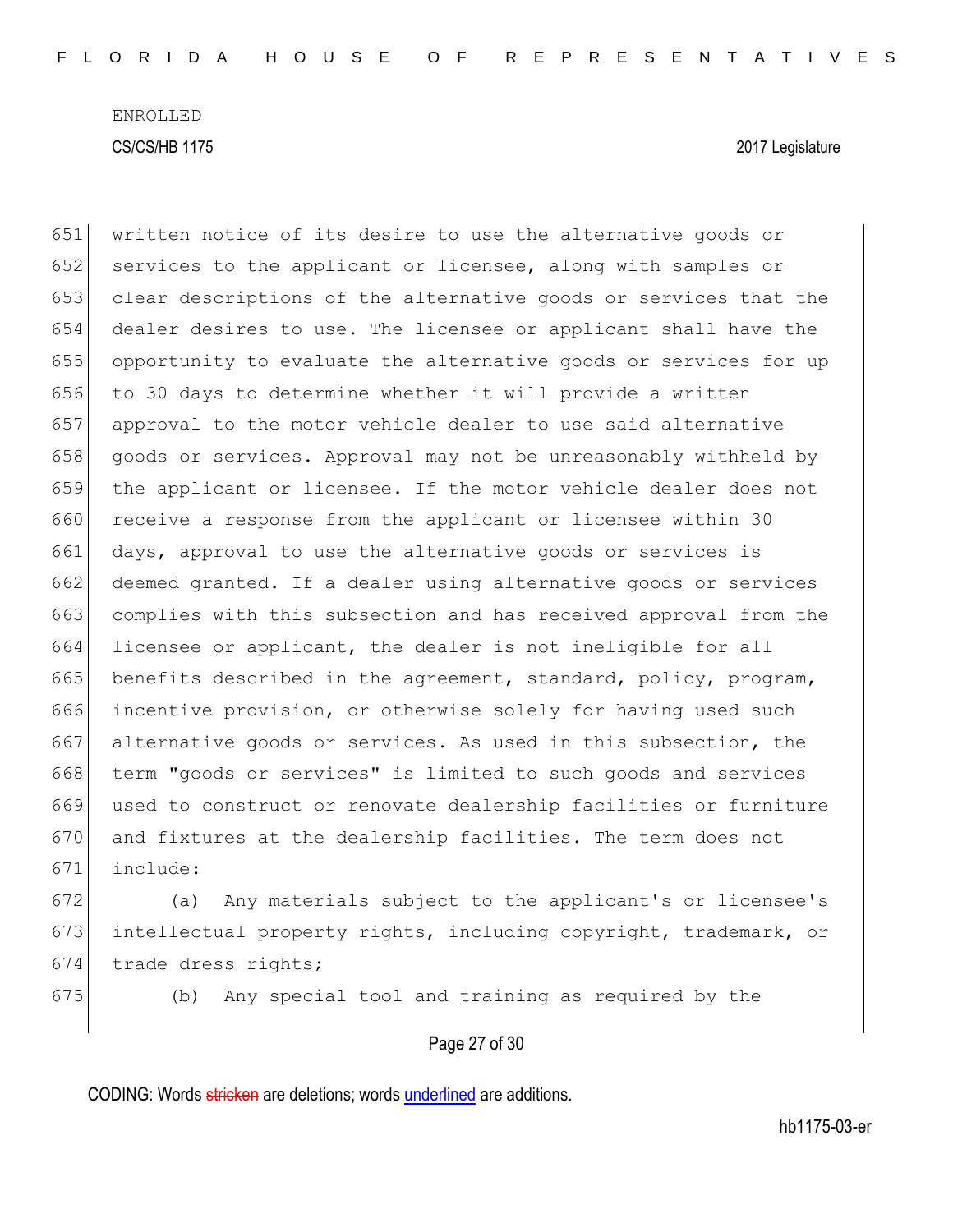| 676 | applicant or licensee;                                           |
|-----|------------------------------------------------------------------|
| 677 | Any part to be used in repairs under warranty<br>(C)             |
| 678 | obligations of an applicant or licensee;                         |
| 679 | Any good or service paid for entirely by the applicant<br>(d)    |
| 680 | or licensee; or                                                  |
| 681 | (e) Any applicant's or licensee's design or architectural        |
| 682 | review service.                                                  |
| 683 | (41) (a) The applicant or licensee has established,              |
| 684 | implemented, or enforced criteria for measuring the sales or     |
| 685 | service performance of any of its franchised motor vehicle       |
| 686 | dealers in this state which have a material or adverse effect on |
| 687 | any motor vehicle dealer and which:                              |
| 688 | Are unfair, unreasonable, arbitrary, or inequitable; or<br>1.    |
| 689 | Do not include all relevant and material local and<br>2.         |
| 690 | regional criteria, data, and facts. Relevant and material        |
| 691 | criteria, data, or facts include, but are not limited to, those  |
| 692 | of motor vehicle dealerships of comparable size in comparable    |
| 693 | markets. If such performance measurement criteria are based, in  |
| 694 | whole or in part, on a survey, such survey must be based on a    |
| 695 | statistically significant and valid random sample.               |
| 696 | (b) An applicant, licensee, or common entity, or an              |
| 697 | affiliate thereof, which enforces against any motor vehicle      |
| 698 | dealer any such performance measurement criteria shall, upon the |
| 699 | request of the motor vehicle dealer, describe in writing to the  |
| 700 | motor vehicle dealer, in detail, how the performance measurement |
|     |                                                                  |

Page 28 of 30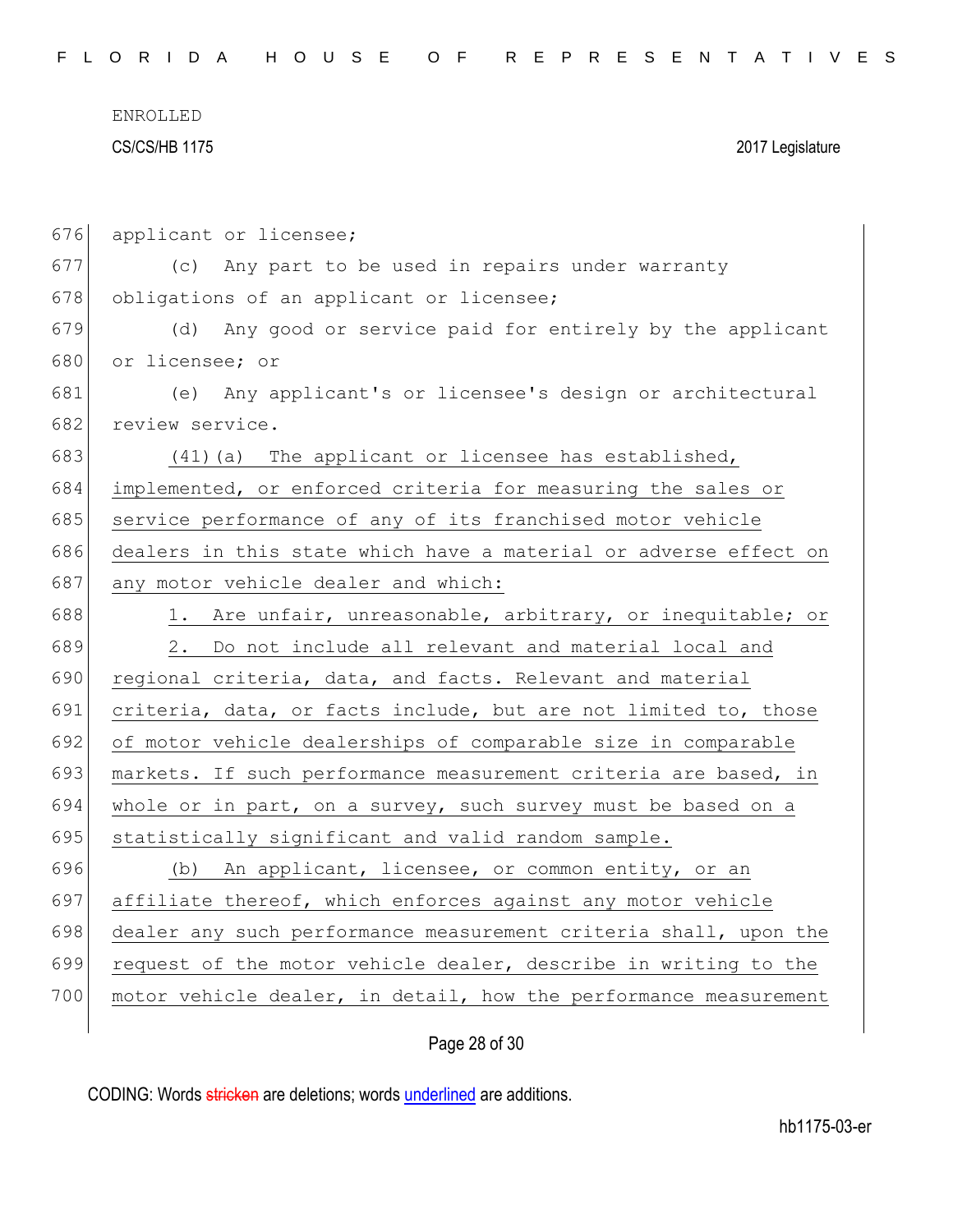# 701 criteria were designed, calculated, established, and uniformly 702 applied. 703 704 A motor vehicle dealer who can demonstrate that a violation of, 705 or failure to comply with, any of the preceding provisions by an 706 applicant or licensee will or may ean adversely and pecuniarily 707 affect the complaining dealer, shall be entitled to pursue all 708 of the remedies, procedures, and rights of recovery available 709 under ss. 320.695 and 320.697. 710 Section 2. For the purpose of incorporating the amendment 711 made by this act to section 320.64, Florida Statutes, in 712 references thereto, section 320.6992, Florida Statutes, is 713 reenacted to read: 714 320.6992 Application.—Sections 320.60-320.70, including 715 amendments to ss.  $320.60 - 320.70$ , apply to all presently existing 716 or hereafter established systems of distribution of motor 717 vehicles in this state, except to the extent that such 718 application would impair valid contractual agreements in 719 violation of the State Constitution or Federal Constitution. 720 Sections 320.60-320.70 do not apply to any judicial or 721 administrative proceeding pending as of October 1, 1988. All 722 agreements renewed, amended, or entered into subsequent to 723 October 1, 1988, shall be governed by ss. 320.60-320.70, 724 including any amendments to ss. 320.60-320.70 which have been or

725 may be from time to time adopted, unless the amendment

#### Page 29 of 30